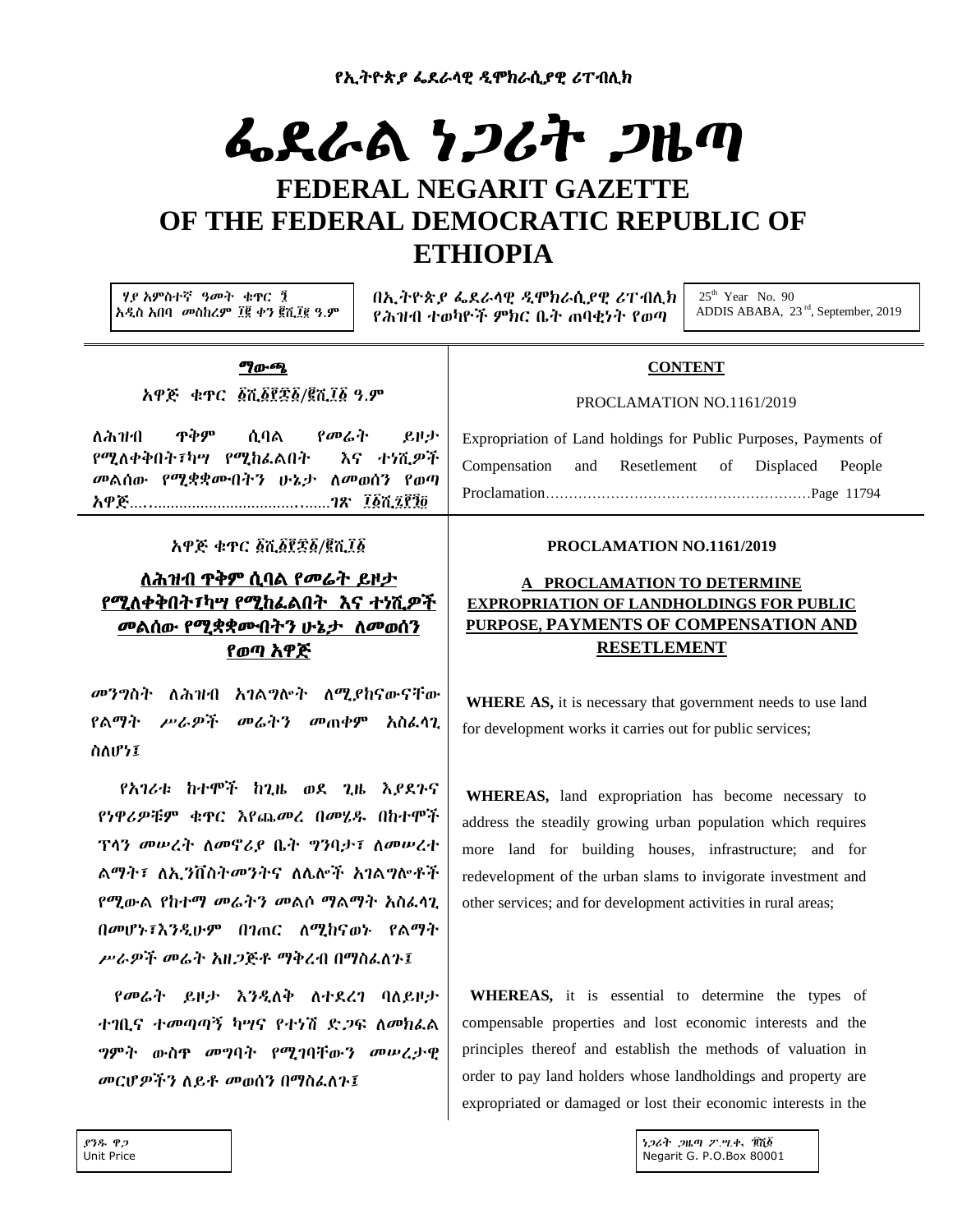process of expropriation fair and equitable compensation;

ካሣውን የመተመን፣ የመክፌል እና ተነሺዎችን መልሶ የማቋቋም ሥልጣንና ኃላፊነት ያለባቸውን አካላት በግልጽ ለይቶ ለመወሰን በማስፌስጉ፤

በነባሩ ሕግ ያ*ጋ*ጠሙ የሕግ ክፍተቶችን ለማስተካከልና ሌሎች *የመሬት ይ*ዞታ የሚለቀቅበትን እና ካሣ የሚከፌልበት ሥርዓቱን ይበልዋ ውጤታማ የሚያደርጉ ድንጋጌዎችን ማካተት አስፌላጊ ሆኖ በመገኘቱ፤

ከይዞታ መነሳትና ካሳ ክፍያ *ጋ*ር ተያይዞ ስሇሚኖር የቅሬታ አቀራረብና ውሳኔ አሰጣጥ ስርዓት በግልጽ መወሰን አስፌሳጊ በመሆኑ፤

የፌደራል መንግሥት የመሬት አጠቃቀም ሕግ የማውጣት ሥልጣን እንዳለው በሕገ መንግስቱ አንቀጽ ፶፩(Շ) በመደንገጉ፣ ለህዝብ ጥቅም ሲባል የሚለቀቅ ንብረትን በሚመለከት ተመጣጣኝ ካሣ በቅድሚያ እንዲከፌል በአንቀጽ ፵(፰) በመደንገጉ እንዱሁም ተነሺዎች በመንግስት ዕርዲታ እንዲቋቋሙ በአንቀጽ ፵፬(፪) የተቀመጠውን መሠረተ ሀሳብ በዝርዝር መደንገግ በማስፌስጉ፤

በኢትዮጵያ ፌደራሳዊ ዲሞክራሲያዊ ሪፐብሊክ ሕገ መንግሥት አንቀጽ ፶፩ (፪)(ሀ) መሠረት የሚከተሇው ታውጇሌ፡፡

#### ፩.አ<u>ጭር ርዕስ</u>

ይሀ አዋጅ ``ለሕዝብ ጥቅም ሲባል የመሬት ይዞታ የሚለቀቅበት፣ካሣ የሚከፌልበት እና ተነሺዎች መልሰው የሚቋቋሙበትን ሁኔታ ስመወሰን የወጣ አዋጅ ቁጥር ፩ሺ፩፻፷፩/፪ሺ፲፩" ተብል ሉጠቀስ ይችሊሌ፡፡

 **WHERE AS,** it is necessary to identify and define the powers and responsibilities of authorities which are in charge of property valuation; payment of compensation and resettlement;

 **WHEREAS**, it is necessary to rectify and fill gaps envisaged in the former law and to include other provisions to make the system of expropriation of land holdings and payment of compensation more effective;

 **WHERE AS,** it is necessary to determine the decision making process and grievances procedure related with the expropriation and payment of compensation ;

 **WHEREAS,** it is necessary to enact detailed laws to implement the general powers given to the Federal Government under the Constitution of Federal Democratic Republic of Ethiopia to enact laws regarding land use under Article 51(5); and Expropriate of Private property for Public Purposes and payment of fair and equitable compensation to the expropriated land holders under Article 40(8) and provide support to resettle displaced people under Article 44 (2);

 **NOW, THEREFORE,** in accordance with Article 55 (2) ( a) of the Constitution of the Federal Democratic Republic of Ethiopia, it is hereby proclaimed as follows;

#### **1. Short Title**

This Proclamation may be cited as the"Expropriation of Land holdings for Public Purposes, Payments of Compensation and Resetlement Proclamation No. 1161/2019".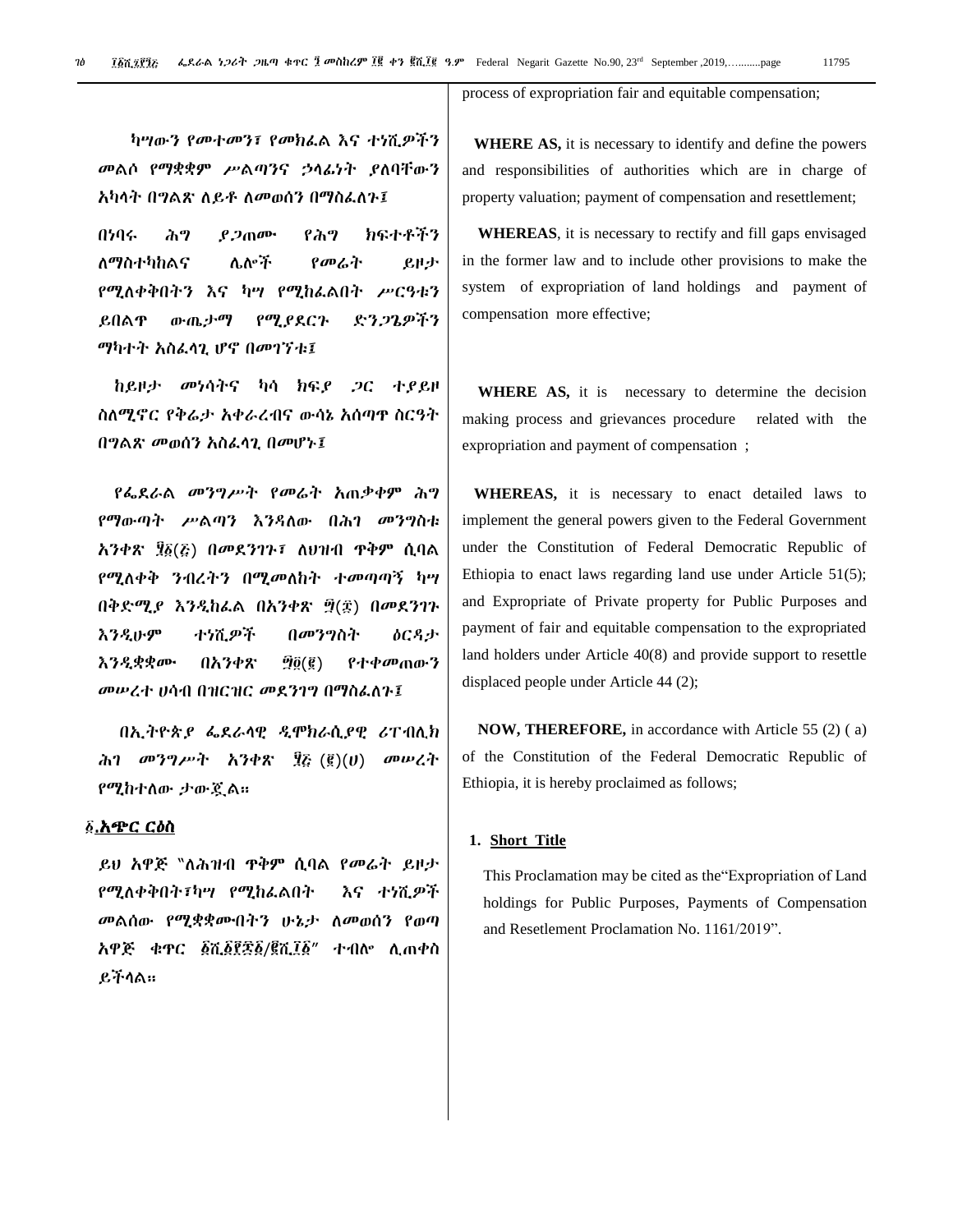## .ትርጓሜ

የቃለ አገባብ ላሊ ትርጉም የሚያሰጠው ካሌሆነ በስተቀር በዚህ አዋጅ ውስጥ:-

- $\delta$ /"የህዝብ ጥቅም" ማለት በቀጥታም ሆነ በተዘዋዋሪ መንገዴ ማሕበራዊና ኢኮኖሚያዊ ሌማትን ሇማጎሌበት የክሌሌ ካቢኔ፤ የአዱስ አበባ፤ የድሬዳዋ ወይም አግባብ ባለው የፌደራል አካል በመሬት አጠቃቀም ዕቅዴ ወይም በሌማት ዕቅዴ ወይም በመሠረተ ሌማት መሪ ፕሊን መሠረት ለሕዝብ የተሻለ የ*ጋ*ራ ዋቅምና ዕድገት ያመጣል ተብሎ የተወሰነው ነው።
- <u>፪</u>/"የንብረት ካሣ" ማለት የመሬት ይዞታውን እንዲለቅ ለሚወሰንበት ባለይዞታ በመሬቱ ላይ ስሰፌረው ንብረት ወይም ሳደረገው ቋሚ ማሻሻያ በዓይነት ወይም በገንዘብ ወይም በሁስቱም የሚከራል ክፍያ ነው።
- ቮ/"የልማት ተነሽ ካሣ" ማለት ባለይዞታው የመሬት ይዞታውን ሲሇቅ በመሬቱ ሊይ የመጠቀም መብቱ በመቋረጡ ምክንያት የሚደርስን ጉዳት ለማካካስ የሚከፌል ክፍያ ነው።
- ፬/"የልማት ተነሽ ድ*ጋ*ፍ" ማለት የመሬት ባለይዞታ ከመሬቱ በጊዜያዊም ሆነ በቋሚነት ሲነሳ ከአዱሱ አካባቢ ጋር መሊመዴ እንዱችሌ ከንብረት እና ከሌማት ተነሽ ካሣ በተጨማሪ በዓይነት ወይም በገንዘብ የሚሰጥ ድጋፍ ነው።
- $\bar{\mathbf{\mathcal{E}}}/$ "የኢኮኖሚ ንዳት ካሣ" ማለት ከቦታቸው ያሌተነሱ ነገር ግን መሬት ሇሕዝብ ጥቅም በመሇቀቁ ምክንያት በመቀጠር ወይም በመነገዴ ወይም በማከራየት እና ከመሳሰለት ያገኙት የነበረ ገቢ በመቋረጡ ስሚደርስ ጉዳት የሚከፌል ካሣ ነው፡፡
- /"የማህበራዊ ትስስር መቋረጥና ሥነ-ሌቦና ጉዲት ካሣ" ማለት ለተነሺ ከነበረበት አካባቢ በመነሳቱ የነበረው ማህበራዊ ትስስር በመቋረጡ የሚከራል

#### **2. Definition**

Unless the context requires otherwise, in this Proclamation:

- 1/"Public Purpose" means decision that is made by the cabinet of a Regional State, Addis Ababa, Dire Dawa or the appropriate Federal Authority on basis of approved land use plan or; development plan or; structural plan under the belief that the land use will directly or indirectly bring better economic and social development to the public;
- 2/"Property Compensation" means, payment to be made in cash or in kind or in both to a person for his property or permanent improvements situated on his expropriated landholding;
- 3/ "Displacement Compensation" means payment to be made to a land holder for the loss of his use right on the land as a result of expropriation;
- 4 / Displacement Assistance" means payment to be made, in addition to property and displacement compensations, for a landholder who permanently or temporarily displaced in order to help him adjust to the new place;
- 5/"Economic Loss Compensation" means payment to be made to those who are not displaced but who suffer loss of employment, trade; or rentals, or similar activities as a consequence of expropriation of land for public purposes;
- 6/"Social Ties Discontinuance and Moral Damage Compensation" means payment to be made to displaced people for the breakup of their social ties and moral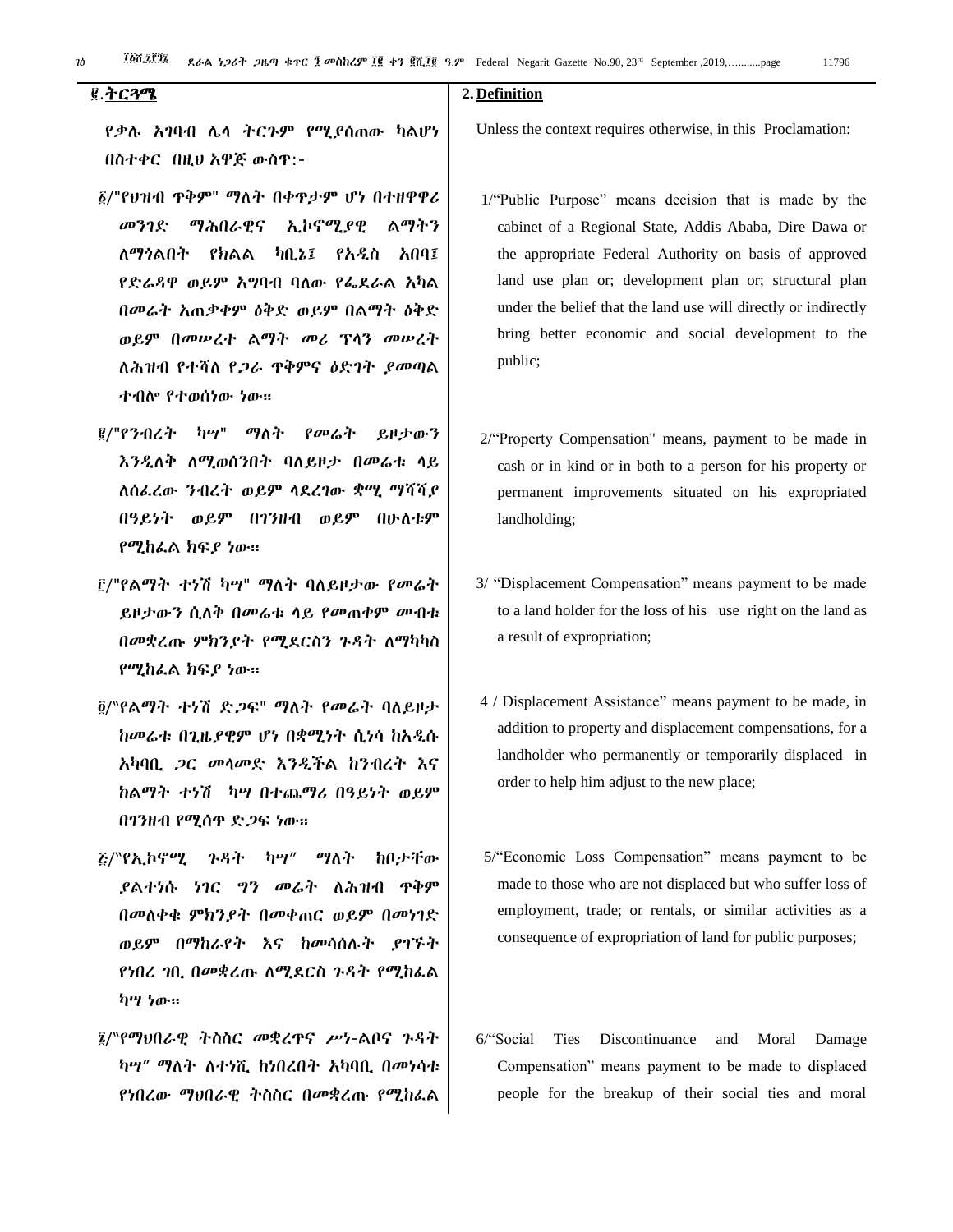የማህበራዊ ትስስር መቋረጥ እና የሥነ-ሌቦና ጉዳት ማካካሻ ክፍያ ነው።

- $\hat{a}$ /"መልሶ ማቋቋም" ማለት ለልማት ተብሎ በተወሰደው መሬት ምክንያት የሚያገኙት ዋቅም ሇሚቋረጥባቸው ተነሺዎች ዘሊቂ የገቢ ምንጭ እንዲኖራቸው የሚሰዋ ድ*ጋ*ፍ ነው።
- ፰/"ቀመር" ማለት ለህዝብ ዋቅም በሚለቀቅ መሬት ላይ ለሠፌረ ንብረት ወዋ የሆነ የካሣ ስሌት የሚሰራበት ዘዳ ነው፡፡
- /"ቋሚ ማሻሻያ" ማሇት በይዞታው ሊይ የምንጣሮ፣ ዴሌዯሊና እርከን ሥራ፣ ውሃ መከተር ሥራ እና የግቢ ንጣፌና ማስዋብ የመሳሰለትን ሥራዎች ያጠቃሌሊሌ፡፡
- ፲/"የማቋቋሚያ ማዕቀፍ" ማለት ለህዝብ ዋቅም ሲባል ከመሬት ይዞታቸው እንዲነሱ ሲደረግ ዘላቂ የሆነ የገቢ ምንጭ ሉኖራቸው የሚያስችሌ የሥራ መርሐ ግብር ነው፡፡
- ፲፩/"የወል ይዞታ" ማለት ከመንግሥት ወይም ከግል ይዞታነት ውጭ የሚገኝና የአካባቢው ማህበረሰብ ሇግጦሽ፣ ሇዯንና ሇማህበራዊ አገሌግልት በጋራ የሚጠቀሙበት የመሬት ይዞታ ነው፡፡
- ፲፪/"ክልል" ማለት በኢትዮጵያ ፌደራላዊ ዳሞክራሲያዊ ሪፐብሉክ ሕገ መንግሥት አንቀጽ ፵፯(፩) የተመለከተው ማንኛውም ክልል ነው።
- ፲፫/"የከተማ አስተዳደር" ማለት በሕግ የከተማ አስተዲዯር ሥሌጣንና ተግባር የተሰጠው አካሌ ነው፡፡
- ፲፬/"መሠረተ ልማት" ማለት ከመሬት በላይ ወይም ከመሬት በታች ያለ መንገድ፣ የባቡር ሀዲድ፣ የአውሮፕሊን ማረፉያ፣ የቴላኮሙኒኬሽን፣ የኤላክትሪክ ኃይሌ፣ የመስኖ፣ የውሃ መስመር ወይም የፍሳሽ ማስወገጃ መስመር ሲሆን ሌሎች ተያያዥ ግንባታዎችንም ይጨምራሌ፡፡

damage suffered;

- 7/"Resettlement" means support provided to people who are not physically displaced but lost their economic benefit due to expropriation of land for public purposes and so as to enable them generate sustainable income.
- 8/"Valuation " means a common compensation valuation method used to calculate the value of property on expropriated land;
- 9/"Permanent Improvement" means improvements made permanently to the land like clearing, leveling and terracing the land, including the costs of water reservoir and other agricultural infrastructure and urban courtyard floors and other decoration works.
- 10/"Resettlement package" means work program to people whose landholding is expropriated for public purpose so as to enable them generate sustainable income;
- 11/"Communal landholding" means land which is neither state owned nor individually held; and which is held and used by communities for grazing, forestry, and other social services, etc;
- 12/ "Region" means any region referred to in Article 47(1) of the Federal Democratic Republic of Ethiopia Constitution;
- 13/"Urban administration" means an organ to which urban administrative powers and duties have been given by law;
- 14/"Infrastructure" means road, railway, airport, telecommunication, electric power, irrigation, water supply line or sewerage line found on or below the ground and includes other related constructions.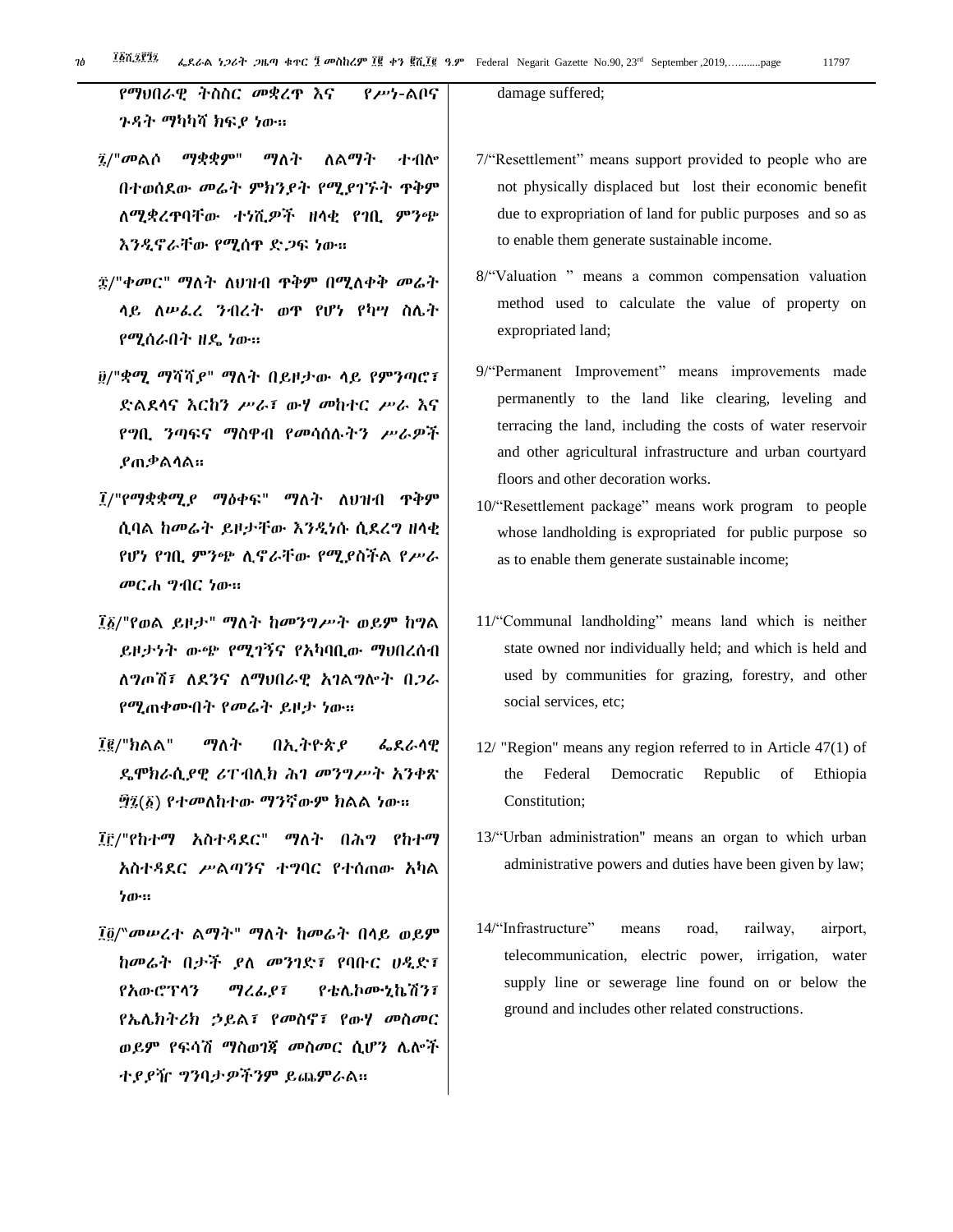- ፲፩/"የአገልግሎት መስመር" ማለት ለህዝብ ዋቅም ሲባል የሚለቀቅ መሬት ከመሬቱ በላይ ወይም ውስጥ የተዘረጋ የውሃ፣ የፌሳሽ፣ የኤላክትሪክ ወይም የስሌክ መስመር ሲሆን ላልች ተመሳሳይ ስራዎችንም ይጨምራሌ፡፡
- ፲፮/"ተነሺ" ማለት ለሕዝብ ዋቅም መሬት በሚለቀቅበት ጊዜ በተለቀቀው መሬት ላይ ይኖር የነበሩ ባለይዞታ፣ ተከራይ፣ ተቀዋሮም ሆነ በግል ይሰራ የነበረ፣እና በጥገኝነት ይኖር የነበረን ያጠቃሌሊሌ፡፡
- ፲፯/"አቤቱታ ሰሚ" ማለት በዚህ አዋጅ አፌፃፀም ላይ ለሚነሳ ቅሬታ የሚመለከት እና ውሳኔ የሚሰጥ አካሌ ነው፡፡
- ፲፰/"ይግባኝ ሰሚ" ማለት አቤቱታ ሰሚ አካል የሰጠውን ውሳኔ በይግባኝ ተመሌክቶ ውሳኔ የሚሰጥ አካሌ ነው፡፡
- ፲፱/"እውቅና ያለው ገማች" ማለት ቋሚ ንብረቶችን ለመገመት አግባብ ባለው አካል እውቅና የተሰጠው ገማች አካለ ነው።
- ፳/"አስቸኳይ ልማት" ማለት በመደበኛው የጊዜ ሰሌ*ዳ መሄድ* የማይችልና ለከፍተኛ ወጪ ሲዳርግ ወይም ከፍተኛ ገንዘብ ሊያሳጣ የሚችል መሆኑ ተረጋግጦ በመንግስት የተወሰነ የሌማት አይነት ነው፣
- ፳፩/"ውስብስብ መሰረተ ልማት" ማለት በተለመደው አሰራር የማይሰራ፣በአገር ውስዋ ባለው ባለሙያ የማይሰራ፣ እቃዎችም በክምችት የማይያዝበት፣ ከአገር ውጪ ግዥ የሚጠይቅ እና መሰል ስራ ሆኖ በመሰረተ ልማት ባለሙያ የተረጋገጠ እና በመሰረተ ሌማት ተቋም ሀሊፉ የፀደቀ ተጨማሪ ጊዜ የሚያስፌልገው የመሰረተ ሌማት አይነት ነው፣
- 15/ "Utility line" means water, sewerage, electric or telephone line existing on or under a land to be expropriated for public purpose;
- 16/"Displaced People" means a person,households,firms,or public or private institutions who has been living in occupied land,including tenants,employed and selfemployoyed persons on the land for public benefit,
- 17/" Complaint Hearing Body" means the body that deals with and resolves complaints about the implementation of this Proclamation.
- 18/"Appeal body" means a body that reveiws the decision g iven by a compliant hearing body and pass its decision.
- 19/"Recognized Evaluater" means an evaluator that has been accredited by the appropriate body for the estimation of fixed assets.
- 20/Urgent Development" means a development which does not be implemented by the normal schedule and which the government ensures it as costly or potentially costly.
- 21/ Complex Infrastructure" means infrastructure which can not be done as usual ,can not be done by the country's professionals, where goods are not stored, requires purchasing abroad, and a similar act proved by an infrastructure expert and approved by the Head of Infrastructure Institution and is type of infrastructure that needs more time.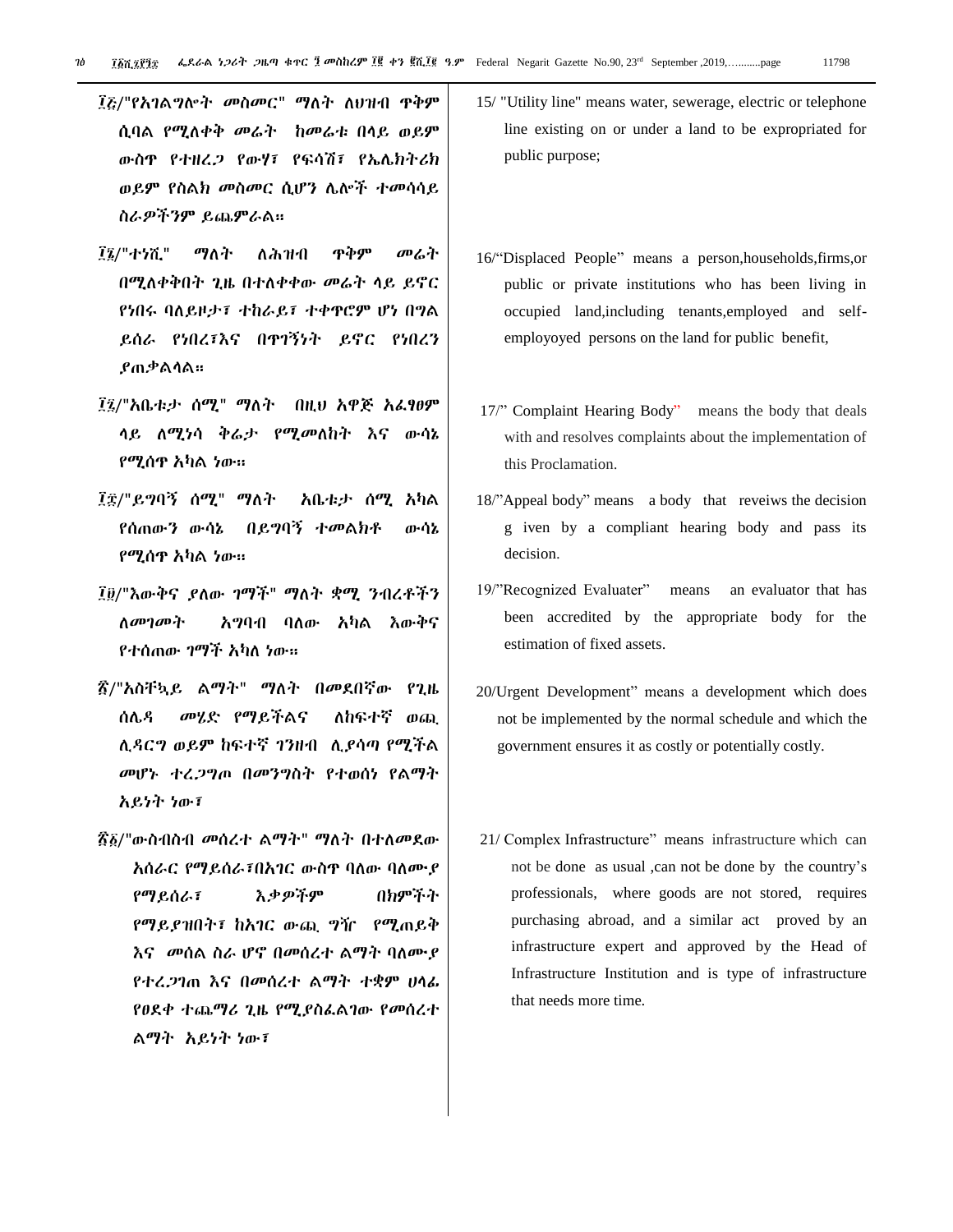- ፳/"ሀገራዊ ወይም ክሌሊዊ ፊይዲ ያሊቸው ሌማቶች" ማለት ለኢትዮዽያ እድገትና ትራንፎርሜሽን ከፍተኛ ለውጥ የሚያመጡ የልማት ፕሮጀክቶች ወይም የትብብር መስኮችን ለማስፋት በሚደረጉ እንቅስቃሴዎች ሀገሪቱ ከላልች ሀገሮች ጋር ለሚኖራት የተሻለ ግንኙነት መሰረት እንዲዋሉ የታቀደ ሌማቶች ናችው፡፡
- ፳፫/ሰው" ማለት ማንኛውም የተራዋሮ ሰው ወይም በሕግ የሰውነት መብት የተሰጠው አካሌ ነው፡፡
- ፳፬/ማንኛውም በወንድ ጾታ የተደነገገው የሴትንም ፆታ ይጨምራሌ፡፡

#### <u>ຼົ</u>. የተፈጻሚነት ወሰን

ይሀ አዋጅ ለሕዝብ ዋቅም ሲባል የመሬት ይዞታ የሚለቀቅበትን፣ ካሣ የሚከፌልበትንና ተነሺዎች መልሰው የሚቋቋሙበትን ሁኔታ በሚመለከት በመላ ሀገሪቱ በከተማም ሆነ በገጠር ተራጻሚ ይሆናሌ፡፡

#### .መርሆዎች

- $\delta$ /የመሬት ይዞታ ለሕዝብ ዋቅም እንዲለቀቅ የሚዯረገው በመሬት አጠቃቀም ዕቅዴ ወይም በከተሞች መዋቅራዊ ዕቅዴ ወይም በመሠረተ ልማት መሪ ፕላን መሠረት መሆን አለበት።
- ፪/ለሕዝብ ዋቅም መሬት ሲለቀቅ የሚከፌል ካሣና የሚሰጥ የማቋቋሚያ ዴጋፌ የተነሺዎችን የኑሮ ሁኔታ የሚያሻሻሌና የሚያስቀጥሌ መሆን አለበት።
- / በፋዯራሌ መንግስትም ሆነ በክሌሌ መንግስታት፤በአዱስ አበባ ወይም ዴሬዲዋ ከተማ አስተዲዯሮች ሇሚከናወኑ የሌማት ሥራዎች በአንድ አካባቢ ለሚገኙ ቦታዎች ለሠፌረ ንብረት እና ተጓዳኝ ዋቅም ማጣት የሚከፌል የካሣ ነጠላ ዋ*ጋ ተመን ተመሳሳይ መ*ሆን አለበት።

22/"Development of National or Regional Significance" means a development that is intended to bring great chanage on the bases of development projects or creat better relations with other countries through development projects or activities to promote change in Ethiopia.

23/"Person" meanS any natural or legal person.

24/Any expression in the Masculine gender includes the Feminine.

#### **3. Scope of Application**

 This Proclamation shall apply throughout the country in rural and urban centers in matters relating to land expropriation; payment of compensation; and resettlement of landholders whose land is expropriated for public purpose.

#### **4. Principles**

- 1/ Expropriation of land for public purposes shall be made only on the basis of approved land use plan; urban structural plan; or development master plan.
- 2/Compensation and resettlement Assistance Compensation for the expropriated land shall sustainably restore and improve the livelihood of displaced people.
- 3/The amount of compensation to be paid at Federal, or Regional or Addis Ababa or DireDawa level for similar properties and economic losses in the same areas shall be similar.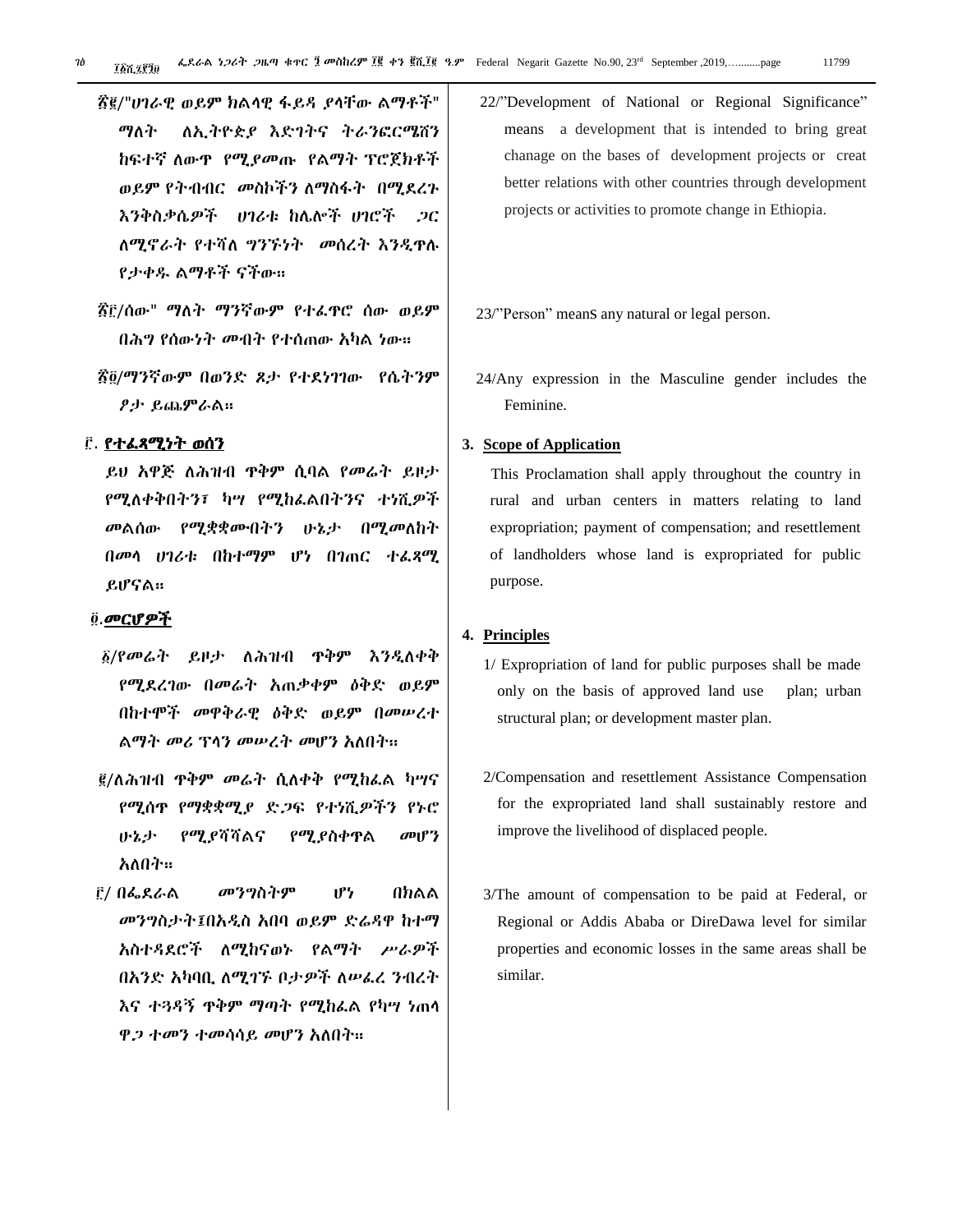፬/ለሕዝብ ዋቅም መሬት እንዲለቀቅ ሲደረግ አሰራሩ ግሌጽ፣አሳታፉ፣ ፌትሃዊ እና ተጠያቂነትን የተከተለ መሆን አለበት።

## ክፍል ሁለት መሬት ለማስለቀቅ ስለሚፌፀም ሥነ-ሥርዓት <u>ሯ.የሚለቀቀው መሬት ለሕዝብ ዋቅም መሆኑን</u>

#### ስለመወሰን

- $\delta$ /አግባብ ያስው የፌደራል አካል ወይም የክሌለ፤አዱስ አበባ ወይም ዴሬዲዋ ካቢኔ በቀዋታም ይሁን በተዘዋዋሪ የተሻለ ልማት ያመጣሌ ብል በመሬት አጠቃቀም እቅዴ ወይም በሌማት እቅዴ ወይም በመሠረተ ሌማት መሪ ፕላን መሠረት የሚለቀቀውን መሬት ለሕዝብ ጥቅም መሆኑን ይወስናሌ፡፡
- ፪/ በዚህ አንቀጽ ንኡስ አንቀጽ ፩ መሠረት ስመወሰን መሪ ፕላኑ ዝርዝር የማስፌፀሚያ ፕላን ሉኖረው ይገባሌ፡፡
- ፫/ለሕዝብ ዋቅም መሬት አንዲለቀቅ ሲወስን ለካሣ እና መልሶ ማቋቋም የሚያስፌልግ በጀትና በጀቱ በማን እንደሚሸፌን አብሮ መወሰን አለበት፡፡
- /የመሬት ባሇይዞታዎች በዚህ አንቀጽ ንኡስ አንቀጽ ፩ እና ፪ የተገለፀው መስፌርት ሳይሟላ መሬታቸው ለሕዝብ ዋቅም እንዲለቀቅ የሚሰዋ የሕዝብ ጥቅም ውሳኔ ሊይ አቤቱታ ሉያቀርቡ ይችሊለ፡፡
- /የዚህ አንቀጽ ንዑስ አንቀጽ ዴንጋጌ ቢኖርም እንደ አስፌሳጊነቱ የክልሉ፣ የአዲስ አበባ እና የድሬዳዋ ካቢኔ ለሕዝብ ዋቅም ሲባል *መ*ሬት ማስለቀቅ ውሳኔ የመስጠት ሥልጣኑን ለከተማ ወይም ለወረዳ አስተዳደሩ በውክልና ሊሰዋ ይችሊሌ፡፡

4/Where land is expropriated for public purpose, the procedure shall be transparent, participatory,fair and accountable.

#### **Part II**

#### **Procedure to Expropriate Land**

#### **5. Decision on Expropriation for Public Purpose**

 1/ The appropriate Federal Authority, or a Regional, Addis Ababa, Dire Dawa cabinet shall decide on the basis of an approved land use plan; or master plan; or structural plan whether the expropriated land directly or indirectly brings better development and is beneficial to the public.

 2/The Master Plan; referred under sub article 1 of this Article shall have detailed action plan.

- 3/The budget necessary to cover the costs of compensation and resettelemnt and the responsible body that shall cover these costs shall be made clear at the time when expropriation for public purpose is decided.
- 4/ Land holders may file objections on the public purpose decision where their land is expropriated in the absence of the fulfillment of the requirements provided under sub articles (1) and (2) of this Article.
- 5/ Not with standing to sub article 1 of this Article, a Regional፣ Addis Ababa, Dire Dawa cabinet may delegate a Woreda or City Administration to decide on land expropriation for public purpose.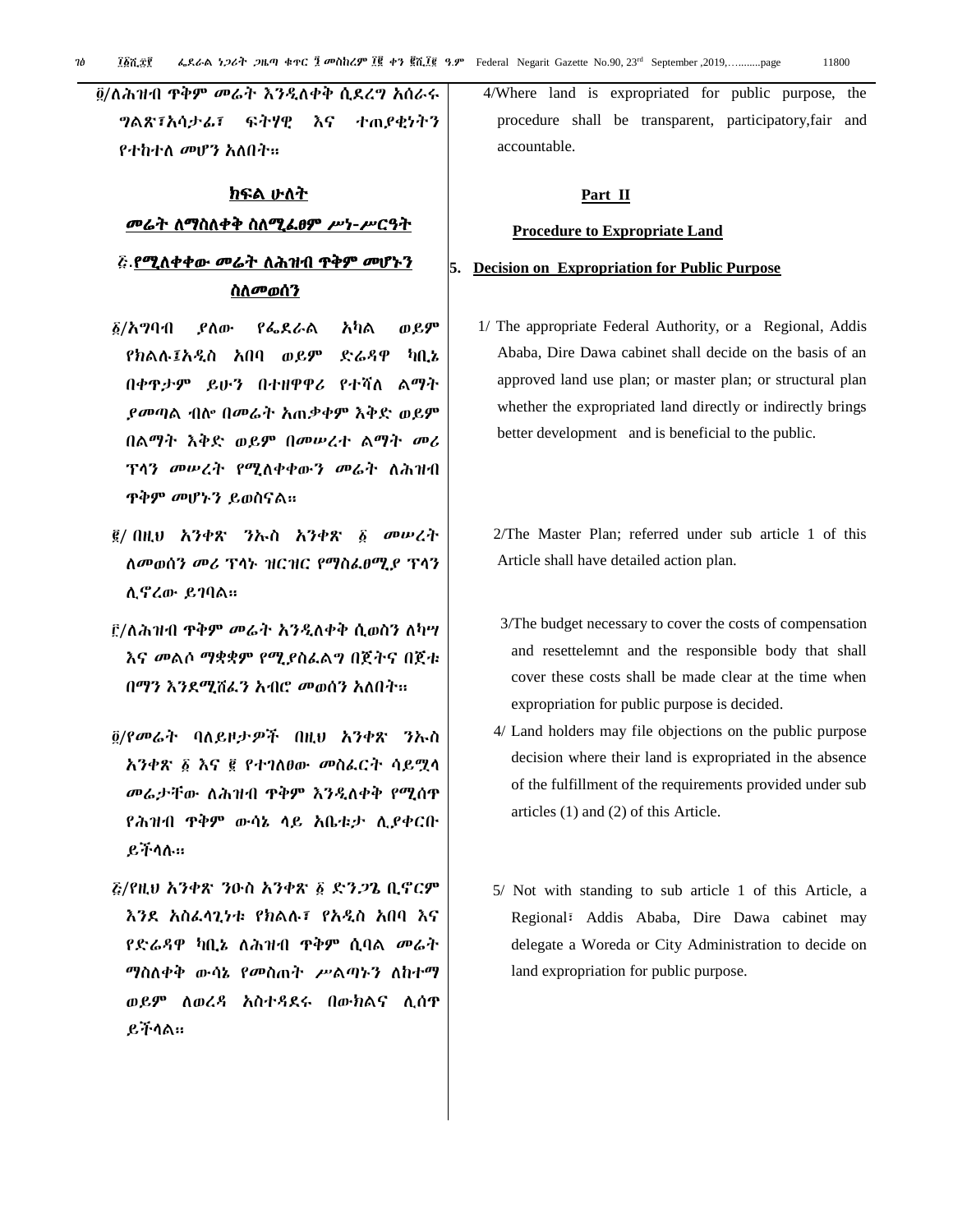| ፤ መሬት የማስለቀቅ ሥልጣን                                                                                                 |    | 6. Powers to Clear Landholdings                                                                                                                                       |
|-------------------------------------------------------------------------------------------------------------------|----|-----------------------------------------------------------------------------------------------------------------------------------------------------------------------|
| በዚህ አዋጅ አንቀጽ ፩ መሠረት ለሕዝብ ዋቅም<br>አንዲስቀቅ ውሳኔ የተሰጠበተን መሬት የከተማው<br>ወይም የወረዳው አስተዳደር መሬቱ የማስለቀቅ<br>እና የመረከብ ሥልጣን አለው። |    | The City or Woreda administration has the power to<br>evacuation and takeover land decided to be expropriated<br>public purpose under Article 5 of this proclamation. |
| ቅድሚያ<br>፯.ለባለይዞታዎች<br>የማልማት<br>መብት<br>ስለመስጠት                                                                      | 7. | <b>Giving Priority Rights to Develop Land for the</b><br><b>Landholders</b><br>1/ Landholders whose holdings are within the urban a                                   |

- ፩/በከተማ ለመልሶ ማልማት በተከለለ ቦ*ታ* ውስዋ ያለ ባለይዞታ በፕላኑ መሠረት ይዞታውን በግልም ሆነ በ*ጋራ* ቅድሚያ የማልማት መብት አስው።
- <u>፪</u>/የገጠር *መሬት* ባለይዞታ ለእርሻ ስራ የሚስቀቅ ሲሆን አቅሙ ካለው ይዞታውን በግልም ይሁን በቡዴን በመሬት አጠቃቀም ፕሊኑ መሠረት ቅድሚያ የማልማት መብት አለው።
- <u>ể/በዚህ አንቀጽ ንኡስ አንቀጽ ፩ እና ፪ መሰረት</u> ሇተነሺው ቅዴሚያ የማሌማት መብት የሚጠበቅለት በፕላኑ መሠረት ለማልማት አቅም ማሳያ ማቅረብ ሲችሌ ነው።
- /ቅዴሚያ የማሌማት መብት የሚሰጥበት ዝርዝር ሁኔታ እና አቅም ማሳ*ያ መ*ጠንና የጊዜ ገደብ በዯንብ ይወሰናሌ፡፡

#### <u>ድ.መሬት የሚለቀቅበት ሥርዓት</u>

- /የከተማ አስተዲዯር ወይም የወረዲ አስተዲዯር መሬት ሲያስለቅቅ መከተል ያለበት ቅደም ተከተሌ፡-
	- ሀ)ተነሺዎች ከመነሳታቸው ቢያንስ ከአንዴ ዓመት በፊት ስለልማቱ ዓይነት፣ጠቀሜታና አጠቃላይ ሂደት በማወያየት እንዲያውቁት ማድረግ አለበት።
- ሇ)በዚህ አንቀፅ ፉዯሌ ተራ (ሀ) የተጠቀሰው ቢኖርም የሚመለከተው የፌደራል ወይም የክሌሌ መንግሰት ሀገራዊ ወይም ክሌሊዊ ፊይዲ ሳለው ለአስቸኳይ ልማት መሬት እንዲለቀቅ

# The City or Woreda administration has the power to order evacuation and takeover land decided to be expropriated for

- 1/ Landholders whose holdings are within the urban area to be redeveloped shall have priority rights to develop their land according to the plan either individually or in a group.
- 2/ Rural landholders for Agricultural use shall have priority rights to develop their landholdings according to land use plan either individually or in groups.
- 3/ Priority Rights to develop Land as per sub Article 1 and 2 of this Article will be preserved for the Landholders, when the capacity to develop the land as per the plan is presented.
- 4/ The details of the the right to develop first and the extent of the capacity to develop, and the time frame shall be determined by a Regulation.

#### **8. Procedure of the Landholding Handover**

- 1/The City or Woreda Administration shall follow the following orders when land holders hand over their lands:
	- a) shall consult land holders who are to be displaced at least one year before they handover their holdings on the type; benefits and general process of the project.
	- b) notwithstanding to paragraph (a) of this Article, land holders who are to be displaced may be consulted on the type; benefits and general process of the project in less than one year if the concerned Federal or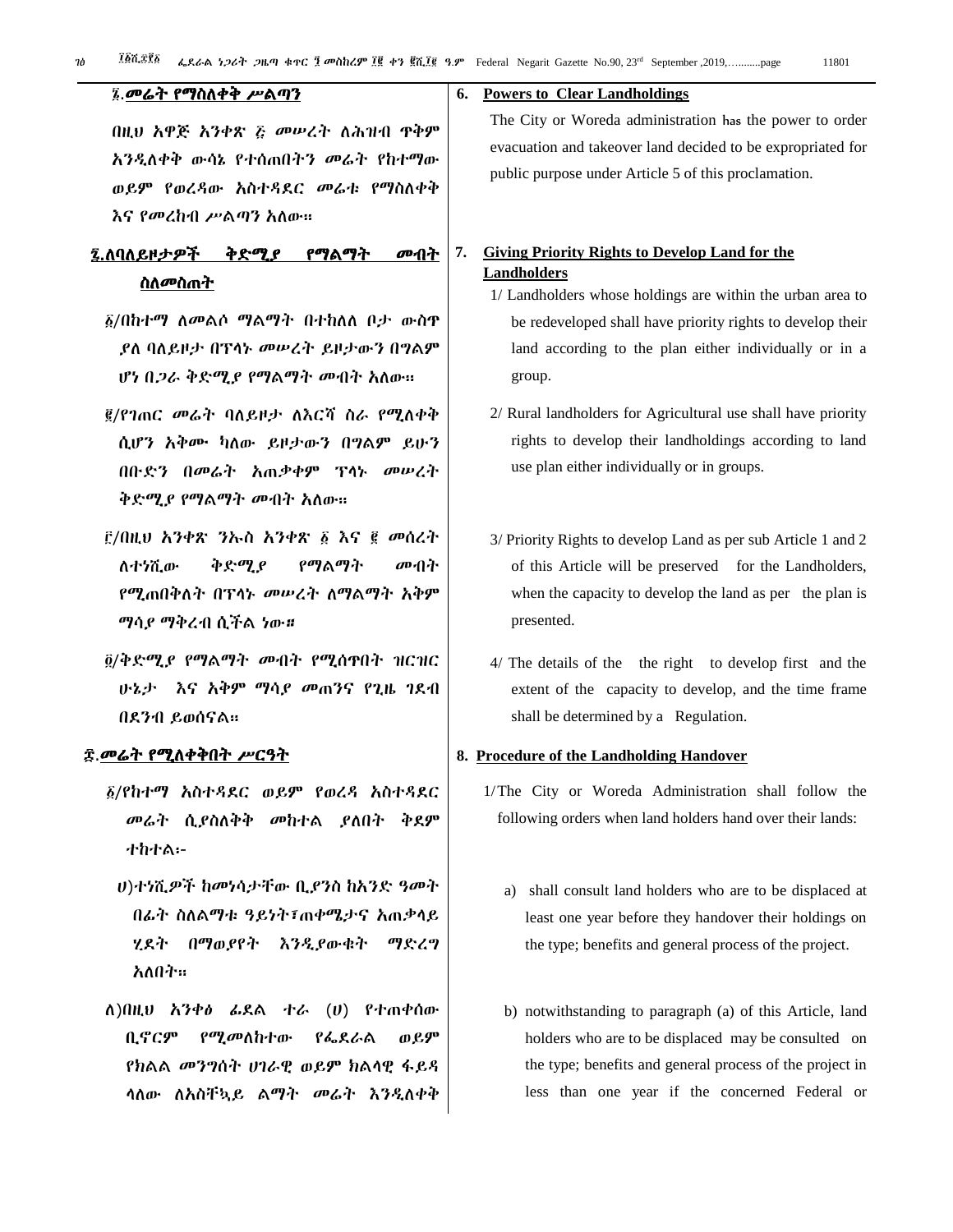ከወሰነ ተነሺዎች ከአንዴ ዓመት ባነሰ ጊዜ ስለልማቱ አይነት፣ጠቀሜታና አጠቃላይ ሂደት በማወያየት እንዱያውቁት ሉዯረግ ይችሊሌ፡፡

- ሐ) እንዲለቀቅ በተወሰነው ቦታ ላይ ከሚገኙ ተነሺዎች ወይም ሕጋዊ ወኪልች የባለመብትነት ማስረጃ እና ካሣ የሚከፇሌባቸውን ንብረቶች የሌኬትና የመጠን መረጃ መሰብሰብ አለበት። ተነሺዎች ስለልማቱ እንዲያውቁት ከተደረገ በኋላ የተጨመሩ ማናቸውም ንብረቶች ካሳ አይከፌልባቸውም።
- መ)በዚህ ንዑስ አንቀጽ ፉዯሌ ተራ "ሐ" መሠረት የተሰበሰበውን መረጃ አጣርቶ ለልማት ተነሺ የሚሰጥ መብት ተጠቃሚነት ይወስናሌ፣ የካሣ መጠኑንም አስሌቶ ካሣና ላልች ተያያዥ መብቶችን ክፍያ ይከፍላል።
- ሥ)ለሕዝብ ዋቅም እንዲለቀቅ በተወሰነው ቦታ ሳይ ሇሚገኝ ተነሺ ወይም ሕጋዊ ወኪሌ የሚገባውን የካሣ መጠን እና/ወይም ምትክ ቦታ ስፊትና አካባቢን ወይም ቤት በመግለጽ በጽሁፍ የማስለቀቂያ ትዕዛዝ መስጠት አለበት።
- ረ) የሚለቀቀው ይዞታ የመንግሥት ቤት የሰፌረበት ከሆነ የማስለቀቂያ ትዕዛዙ የሚደርሰው ቤቱን ስሚያስተዳድረው አካል እና ቤቱን ለተከራየው ሰው ይሆናል።
- ሰ) ተነሺን ከቦታው ማስነሳት የሚችለው ለተነሺው ካሣ ከከፌለ እና ምትክ ቦታ ወይም ቤት ከሰጠ በኋላ መሆን አለበት።
- ሽ) መሬት የማስለቀቅ ስርዓት ዝርዝር አፌጻጸሙ ይህን አዋጅ ለማስፌጸም በሚወጣ ደንብ ይወሰናሌ፡፡
- ፪/ተነሺ ወይ**ም** ሕ*ጋ*ዊ ወኪሉ ባለመብትነቱን የሚያረጋግጥ ማስረጃ ወይም ሠነዴ በገጠርም ሆነ በከተማ መሬት የማስተዳደር በሕግ ሥልጣን ሇተሰጠው አካሌ በሚያወጣው መርሐ-ግብር መሠረት ማቅረብ አለበት፡፡

Regional State decides that the land is required urgently for investment.

- c) Collect landholding rights and conduct inventory, amount and size of all compensable properties from displaced people or their legal representatives whose landholdings are determined to be expropriated. Proprerties added after the expropriateion notification is given to the land holder are not compensated.
- d) Decide the legal rights of the holders by checking the authority of the documents collected as sub article 1 (c) of this article,calculate,determine,and pay the amount of the compensation and other related rights,
- e) Notify the land holder or his agent in writing to hand over the land expropriated for public purpose with the description of the amount of compensation the landholder shall be paid; and/or the size and location of the land or house in kind compensation.
- f) Where the building is state owned the order for handing over shall be given to the Housing Administration Authority and to the lessee.
- g) Pay compensation or provide substitute land before the displacement of people from their landholding.
- h) The details of expropriation of landholdings procedure shall be provided in a Regulation to be enacted to implement this Proclamation.
- 2/ Landholders or their agents whose landholdings are to be expropriated shall submit landholding certificates or other proofs that show their landholding rights over the lands that is decided to be expropriated to the urban or rural land administration office on the time schedule of the office.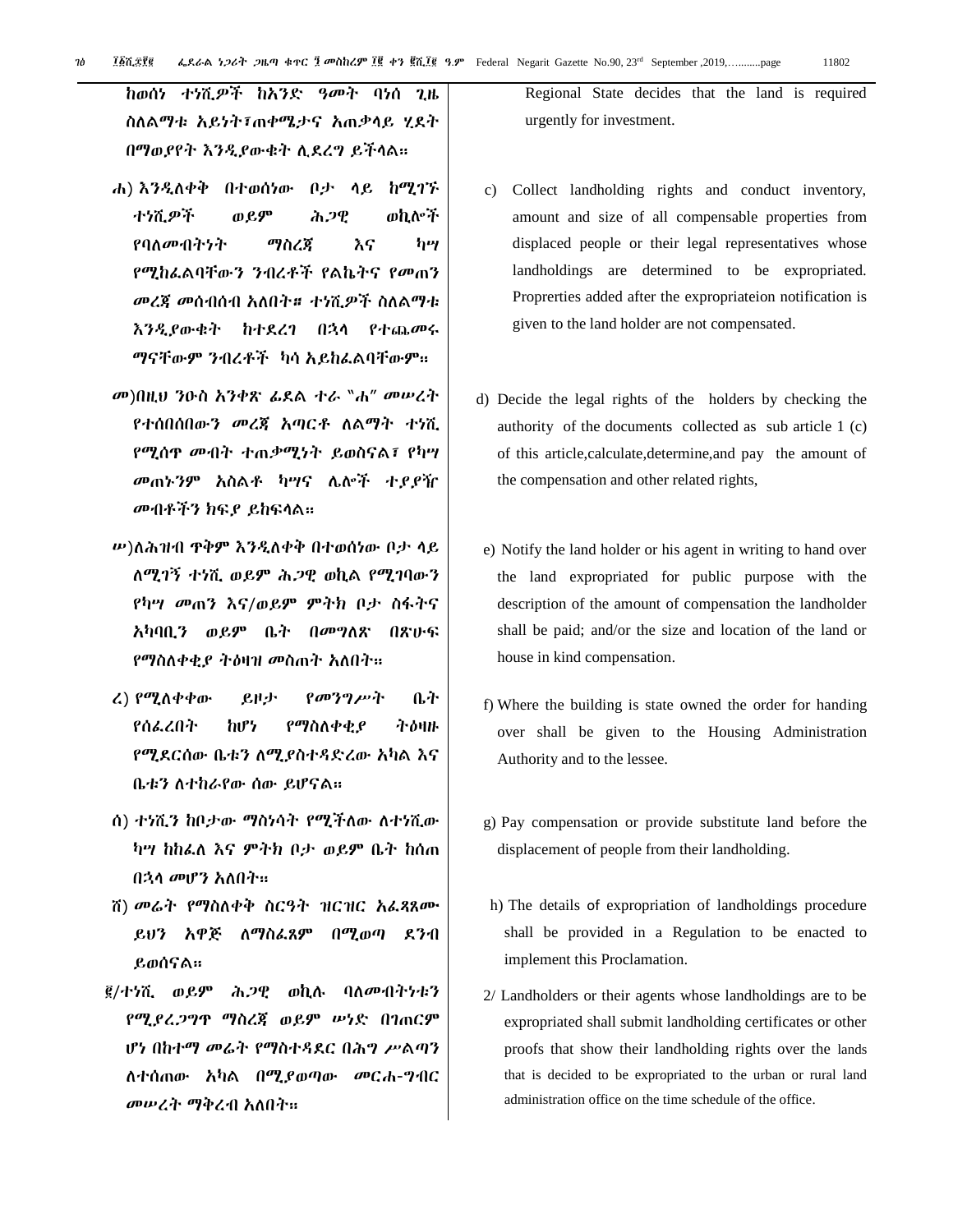## /ተነሺው የካሣ ግምት በጽሁፌ እንዱያውቅ ከተዯረገበት ቀን ጀምሮ:-

- ሀ) በሶስት ወር ጊዜ ውስጥ ተገቢው ካሣ ካልተከፌለው በመሬቱ ላይ ከቋሚ ተክልና ግንባታ በስተቀር ላልች ሥራዎችን መስራት ይችሊሌ፡፡
- ሇ) በስድስት ወር ጊዜ ውስጥ ተገቢው ካሣ ካልተከፈሰው በመሬቱ ላይ ማንኛውንም በፕላን የሚፈቀድ እና ቀጣይ የቦታውን የልማት ወጪ በመንግስት ሊይ የማያዛባ ሥራ መስራት ይችሊል፡፡
- ሐ) በዚሀ ንዑስ አንቀጽ በፌደል ተራ "ሀ" እና "ለ" መሰረት የተሰራ ሥራ ወይም የተደረገ ለውዋ በካሣ ስሌቱ ውስጥ እንዲገባ መደረግ አለበት።
- ፬/ የማስለቀቂ*ያ* ትዕዛዝ የደረሰው ባለይዞታ ትዕዛዙ በዯረሰው በ፴ (ሰሊሳ)ቀናት ውስጥ ካሣ እና ምትክ ቦታ ወይም ቤት መውሰድ አለበት።
- $\zeta$ / የማስለቀቂያ ትዕዛዝ የደረሰው ባለይዞታ በዚህ አንቀጽ ንዑስ አንቀጽ መሠረት በተቀመጠ ጊዜ ገደብ ውስጥ የካሣ ክፍያውን ካልወሰደ በከተማው ወይም በወረዳው አስተዳደር ስም በሚከራት ዝግ የባንክ ሂሳብ እንዲቀመዋለት ይደረጋል።
- $\bar{y}$ / ለባለይዞታ የሚሰጠው የመልቀቂያ የጊዜ ገደብ ካሣና ምትክ ቦታ ከተቀበለ ወይም ካሣው በዝግ ሂሳብ ከተቀመጠበት ቀን ጀምሮ ከ ፩፻፳ (አንዴ መቶ ሀያ) ቀናት መብለዋ የለበትም።
- 2/ በሚለቀቀው መሬት ላይ ሰብል፣ ቋሚ ተክል ወይም ቋሚ የሆነ ሌላ ንብረት ከሌለ ባለይዞታው የልማት ተነሽ ካሣ ከተከፌለው በኋላ በ፴ (ሰላሳ) ቀናት ውስዋ ይዞታውን ለከተማ ወይም ለወረዳ አስተዳደር ማስረከብ አለበት።
- $\ddot{\mathcal{R}}$ /በሕገ-ወዋ መንገድ በተያዘ ቦታ ላይ ለሰፌረ ንብረት ካሣ መክፌል ሳያስፌልግ ለ፴ (ሰላሳ) ቀናት የሚቆይ የጽሁፌ ማስጠንቀቂያ በመስጠት ወይም በቦታው በሰፌረው ንብረት ላይ በመለጠፍ እንዲለቀቅ ይደረ*ጋ*ል፡፡
- 3/ As of the date of notification in writing on the amount of compensation, the landholder may:
	- a/ Plant seasonal crops and start other activities on the land other than perennial crops and buildings where the compensation is not paid within three months of the notice on the amount of compensation.
	- b) Begin developing any kind of activity approved by the plan and does not affect the government's ongoing cost of development of the site where compensation is not paid within six months of the notice on the amount of compensation.
	- c) Property developed or any change made under sub articles (a) and (b) of this Article shall be included in the valuation for compensation.
- 4/ Land holder who is served with notice to handover his landholding shall take the compensation and replacement plot or house within 30(thirt) days of notice.
- 5/ Where the land holder who is served with notice fails to comply with the order within the time prescribed under sub article 4 of this Article, the compensation payment shall be deposited in the closed bank account of the city or Woreda Administration.
- 6/ The land holder may be forced to handover the land within 120 (one hundred and twenty) days of the payment in cash or in kind compensation; or after the cash is deposited in the bank.
- 7/ Where there is no permanent property or crop on the expropriated land, the land holder shall hand over his landholding within 30 (thirty) days of the payment of compensation to the City or Woreda Administration.
- 8/ Where the land expropriated is under illegal occupation, the occupant shall evacuate without claim for compensation within 30 (thirty) days of notice.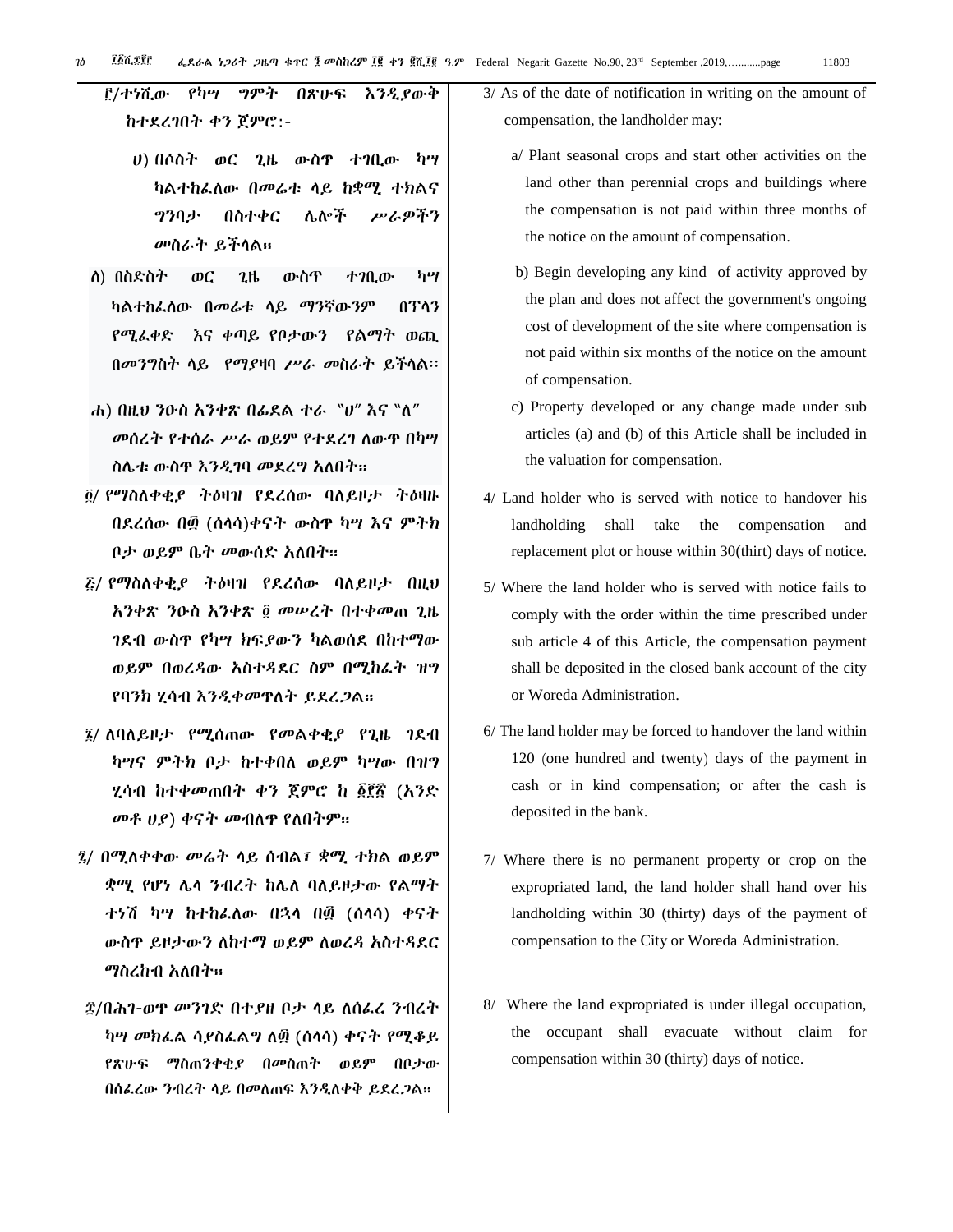፱/የማስለቀቂያ ትዕዛዝ የደረሰው ባለይዞታ ወይም ባለንብረት በዚህ አንቀጽ ንዑስ አንቀጽ (፮) እና (፤) በተጠቀሰው የጊዜ ገደብ ውስዋ ያለ በቂ ምክንያት መሬቱን ካሊስረከበ የከተማ ወይም የወረዳ አስተዳደሩ መሬቱን በራሱ ይረከባል። አስፌሳጊም ሲሆን ለመረከብ የፖሊስ ኃይል ትብብር ሉጠይቅ ይችሊሌ፡፡

#### ፱. መሬት እንዲለቀቅለት የተወሰነለት አካል ኃላፊነት

- / መሬት እንዱሇቀቅሇት የተወሰነሇት አካሌ ስሥራው የሚፌስገውን መሬት መጠንና የሚገኝበትን ትክክለኛ ስፍራ የሚያሳይ ውሳኔ የተሰጠበት ማስረጃ ቢያንስ ሥራው ከመጀመሩ ከአንድ ዓመት በፊት ለከተማው ወይም ለወረዳው አስተዳደር ማቅረብ አለበት።
- /መሬቱ ሇሕዝብ ጥቅም እንዱውሌ ሲወሰን የመሬት ይዞታቸውን እንዲለቁ ለሚደረጉ ባለይዞታዎች የሚከፌለውን ካሣ እና የመቋቋሚያ ድጋፍ ወጪ እንዲሸፍን ከተወሰነ ገንዘቡን ለከተማው ወይም <u>ለወረዳው</u> አስተዳደር ገቢ ያደርጋል፡፡
- <u>ሮ/ በዚህ አንቀጽ ንዑስ አንቀጽ ፪ መሠረት ገንዘቡ</u> ገቢ ተደርጎ ለተነሺዎች ካልተከፌለ የከተማው ወይም የወረዳው አስተዳደር መሬት አያስሇቅቅም፡፡

#### ፲. የአገልግሎት መስመሮች ስለሚነሱበት ሥርዓት

/የከተማው ወይም የወረዲው አስተዲዯር በሚሇቀቀው መሬት በሊይ ወይም በታች የአገልግሎት መስመር መኖር አለመኖሩን የአገልግሎት *መሥመር* ባለቤት ለሆኑ ተቋማት ምላሽ እንዲሰጡበት በጽሁፍ ጥያቄ ማቅረብ አለበት።

9/Where the landholder fails without justifiable reason ,to hand over his landholding within the time prescribed under sub articles 6 and 7 of this article, the City; or Woreda Administration can take over the expropriated land directly, and as may be necessary,may ask cooperation of the police force.

#### **9. Responsibilities of the Land Requiring Body**

- 1/ Land Requiring Body shall submit to the City or Woreda Administration the decision that shows the size and exact location of the land to be expropriated at least one year before the commencement of the project.
- 2/ Pay the money required for compensation and resettlement to the City or Woreda Administration, when it is decided that compensation and resettlement payment shall be made to thedisplaced people.
- 3/City or Woreda Administration shall not require handing over of the land until payments are made to landholders who may be displaced as per sub-article 2 this Article.

#### **10. Procedure for Removal of Utility Lines**

1/ The City or Woreda Administration shall request in writing utility line owner organizations to reply if they have utility lines over or under ground on the land to be expropriated.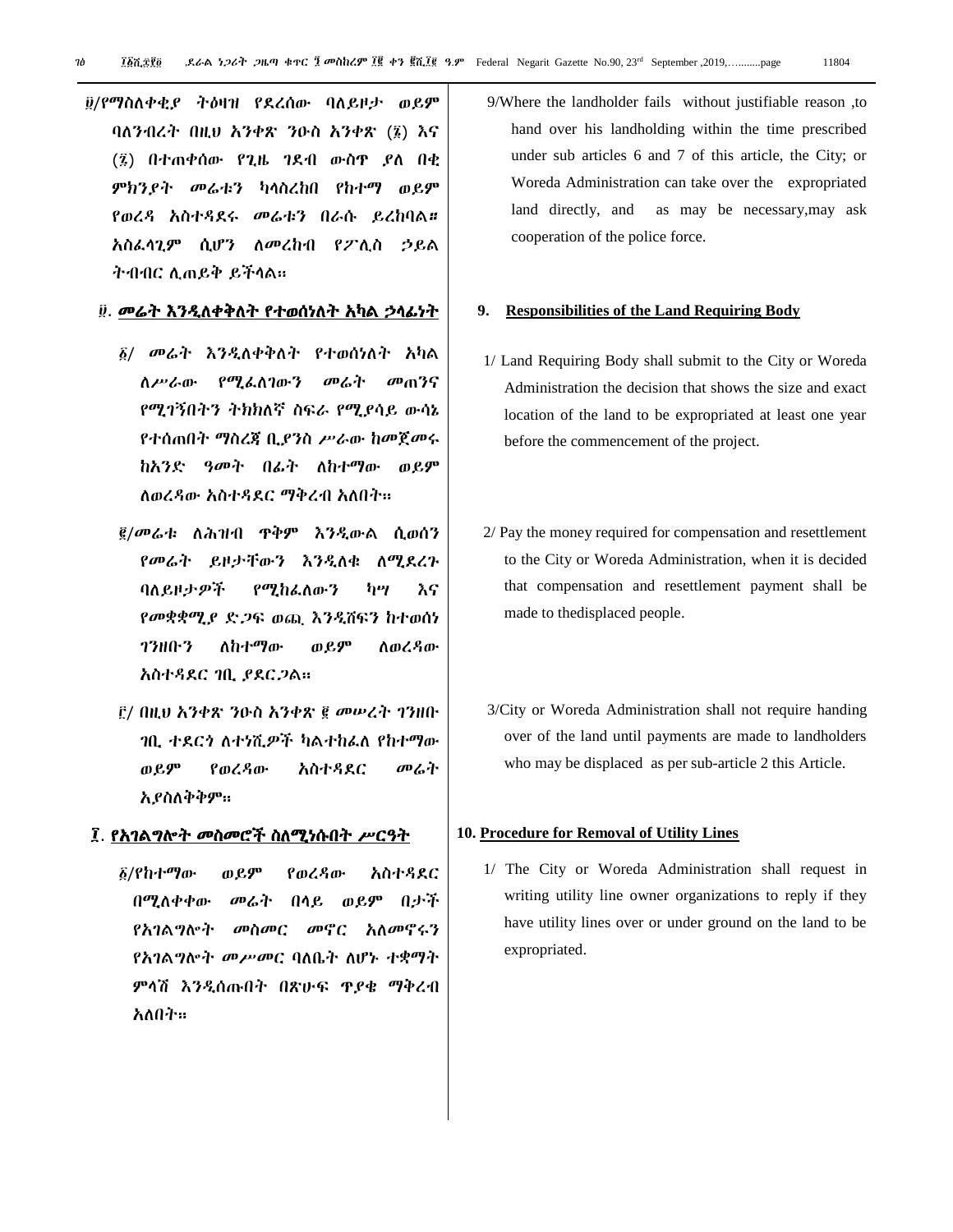- /በዚህ አንቀፅ ንኡስ አንቀፅ መሠረት ጥያቄ የቀረበለት ተቋም ንብረት ካለው ለሚነሳው ንብረት ካሣ እውቅና ባለው ገለልተኛ ገማች በማስተመን ከነዝርዝር ማስረጃው ጥያቄው በደረሰው በ፴ (ሰላሳ) ቀን ውስዋ በጽሁፍ ሇጠያቂው አካሌ ይሌካሌ፡፡
- /የከተማው ወይም የወረዲው አስተዲዯር በዚህ አንቀጽ ንዑስ አንቀጽ (፪) መሠረት ግምቱ በደረሰው በ፴(ሰላሳ) ቀናት ውስዋ ለባለንብረቱ የንብረቱን ግምት ካሣ ይከፍላል።
- <u>፬/የአገልግሎት መስመሩ ባለቤት ክፍያው</u> በተፈጸመለት በ፷ (ስልሳ) ቀናት ውስጥ ካሣ የተከፌለበትን የአገልግሎት መስመር አጠናቆ ማንሳትና መሬቱን መልቀቅ አለበት።
- /የዚህ አንቀፅ ንዑስ አንቀፅእንዯተጠበቀ ሆኖ *የአገ*ል*ግ*ሎት መስመሩ ባለቤት ክፍ*ያ*ው በተፌፀመ በ፩፻፳ (አንድ መቶ ሀያ) ቀናት ውስጥ ውስብስብነት ያሊቸውን የመሰረተ ሌማት መስመሮች አጠናቆ ማንሳትና መሬቱን መልቀቅ አለበት።
- ൂ/በዚህ አንቀፅ ንዑስ የአንቀፅ ፬ እና ሯ በተቀ መጠው የጊዜ ገዯብ መሰረት ሌማቱ ካሌተነሳ በአንቀፅ ፰ ንዑስ አንቀፅ ፱ መሰረትበማስነሳት ይዞታው የሚወሰዴ ሲሆን በወቅቱ ተገቢውን ስራ ያሌተወጣ የመሰረተ ሌማት ተቋም ሇሚዯርሰው ጉዲት ተጠያቂ ይሆናሌ፡፡ ዝርዝሩ በዯንብ ይወሰናሌ፡፡

## ክፍል ሦስት የካሣ አወሳሰን፣ ምትክ አሰጣጥ እና መሌሶ ማቋቋም

## ፲፩<u>.ለሕዝብ ዋቅም መሬት ሲለቀቅ ለተነሺዎች</u> <u>ስለሚከፌል ካሣ</u>

ለሕዝብ ዋቅም መሬት እንዲለቀቅ ሲደረግ

- 2/ The organization that has utility lines on the expropriated land shall estimate the value of the utility line to be affected and send it with evidence to the City or Woreda Administration that requested it under sub article 1 of this Article within 30 (thirty) days of receiving the request.
- 3/The city or Woreda Administration shall pay the compensation within 30 (thirty) days of receiving the estimated cost of the utility lines to the owner organization under sub article 2 of this article.
- 4**/** The utility line owner shall remove utility lines and clear the land within 60(sixty) days after the payment has been made.
- 5/ Notwithstanding to sub Article (4) of this Article, the utility line owner shall remove complex utility lines and clear the land within 120 (one hundred and twenty) days after the payment has been made.
- 6/ If the development is not cleared with in the time frame set pursuant to sub article 4 and sub artice 5 of this Article,it shall be cleared and expropriated as per sub Article 9 of Article 8.The Institution of the Infrastructure that failed to discharge its responsibility shall be liable for the damage incurred due to this.The details shall be determined by a Regulation.

#### **PART III**

## **DETERMINATION OF COMPENSATION, SUBSTITUTION AND RESETTLEMENT**

#### **11. COMPENSATION TO BE PAID TO LAND HOLDERS WHERE LAND IS EXPROPRIATED FOR PUBLIC PURPOSE**

Where land is expropriated for public purposes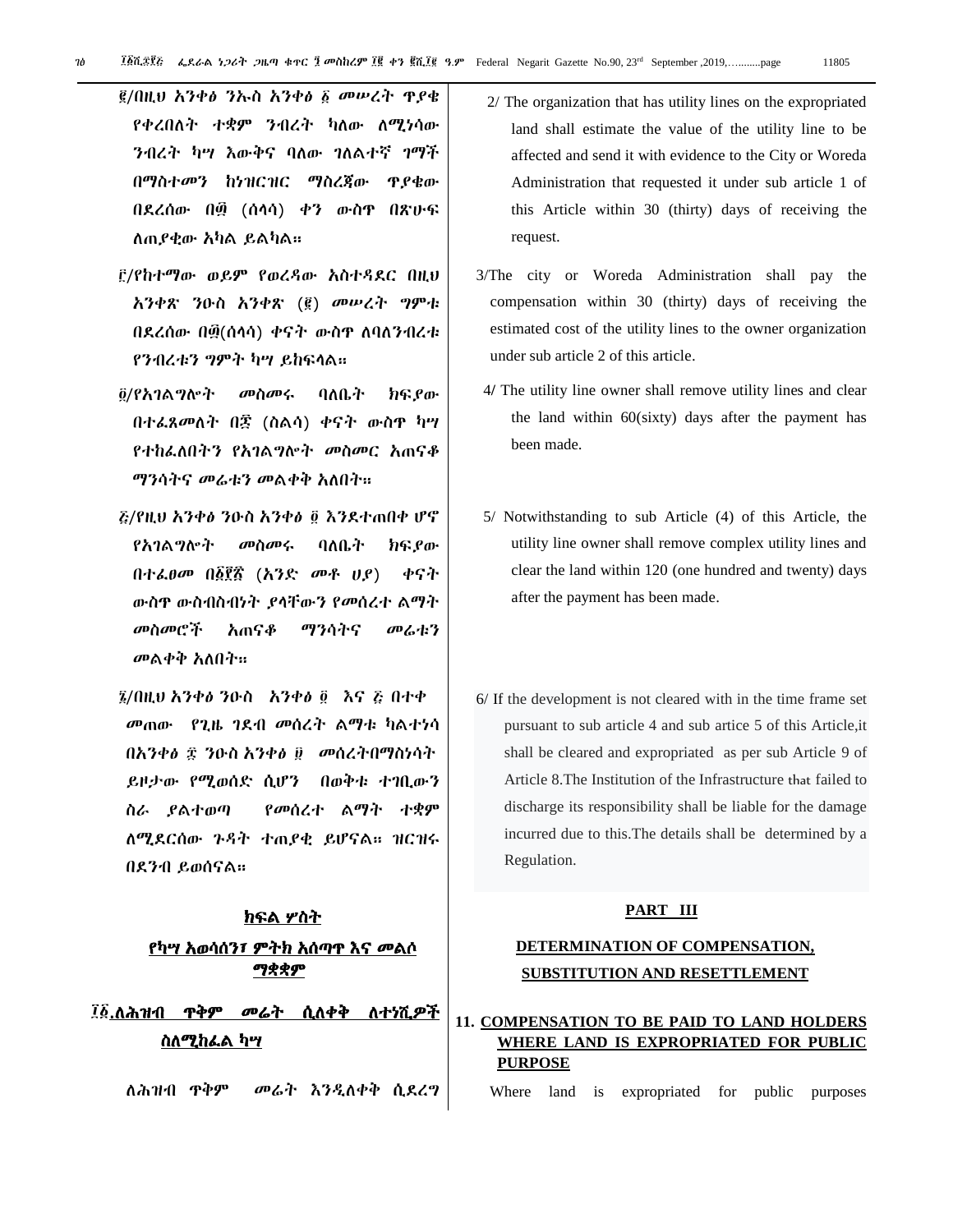ለተነሺው ባለው የንብረትና የይዞታ መብት መሠረት የንብረት እና የልማት ተነሽ ካሣ ይከፈላል።

#### ፲፪.የንብረት ካሣ

- $\S$ /የመሬት ይዞታን እንዲለቅ የሚደረግ ባለይዞታ በመሬቱ ሊይ ሇሚገኘው ንብረት እንዱሁም በመሬቱ ሊይ ሊዯረገው ቋሚ ማሻሻያ ካሣ ይከፌለዋል።
- <u>፪</u>/በሚለቀቀው የመሬት ይዞታ ላይ ለሰፌረው ንብረት የሚከፌል ካሣ ንብረቱን ለመተካት የሚያስችሌ ይሆናሌ፡፡
- / በዚህ አንቀጽ ንዑስ አንቀጽ የተጠቀሰው እንደተጠበቀ ሆኖ ለሚነሳው ቤት የሚከፌለው አነስተኛ የካሣ መጠን እንዯየክሌለ፤እንዯአዱስ አበባ እና ዴሬዲዋ ተጨባጭ ሁኔታ ወይም ክሌለ፤ አዱስ አበባ እና ዴሬዲዋ አስተዲዯር በሚያወጣው ስታንዲርዴ መሰረት ቢያንስ ዝቅተኛውን የቤት ዯረጃ ሉያስገነባ የሚችሌ መሆን አለበት።
- <u>@</u>/ በመሬት ይዞታው ሳይ ለተደረገ ቋሚ ማሻሻል የሚከፌል ካሣ በመሬቱ ላይ የዋለውን ገንዘብና የጉልበት ዋ*ጋ* የሚተካ ክፍ*ያ* በአካባቢው ወቅታዊ ዋጋ ተሰሌቶ ይሆናሌ፡፡
- /ንብረቱ ከሚገኝበት ስፌራ ወዯ ላሊ አካባቢ ተዛውሮ እንደገና ሊተከልና አገልግሎት ሇመስጠት የሚችሌ ከሆነ የማንሻ፣ የማጓጓዣና መልሶ የመትከያ ወጪ የሚሸፍን ካሣ መከፌል አለበት፡፡
- $\tilde{y}$ / የተለያዩ ንብረቶች የሚሰሉበት የካሣ ቀመር እና ዝርዝር አፌፃፀማቸው በደንብ ይወሰናል።

## ፲፫.ስለ የልማት ተነሽ ካሳ እና ምትክ ቦታ

- ፩/በቋሚነት ስለሚነሳ የገጠር መሬት ባለይዞታ የሚሰጥ ካሳ እና ምትክ ቦታ:-
	- ሀ)የመሬት ይዞታውን በቋሚነት እንዲለቅ

compensation for the property and displacement shall be paid to the landholders.

#### **12. Property Compensation**

- 1/ The landholder whose land is expropriated shall be paid compensation for the property on the land and the permanent improvement made on the land.
- 2/The amount of compensation for the property on the land shall cover the cost of replacing the property anew.
- 3/ Without prejudice to sub article 2 of this Article, the minimum compensation payable to a housing unit, may not, in any way, be less than the current cost of constructing a house per the standard or on the basis of the objective conditions of each Regional State, Addis Ababa and Dire Dawa City Administration.
- 4/Compensation for permanent improvement to land shall be equal to the current value of capital and labor expended on the land.
- 5/Where the property on the land can be relocated and continue its service as before, the cost of removing, transporting, and erecting the property shall be paid as compensation.
- 6/ Valuation methods to determine compensation for various properties and detail prescriptions applicable thereto shall be provided for by a Regulation.

#### **13.Displacement Compensation and Land Substitution**

- 1/ Displacement compensation and land substituttion for Rural Landholders permanently displaced:
	- a) a landholder who is to be diplaced permanently shall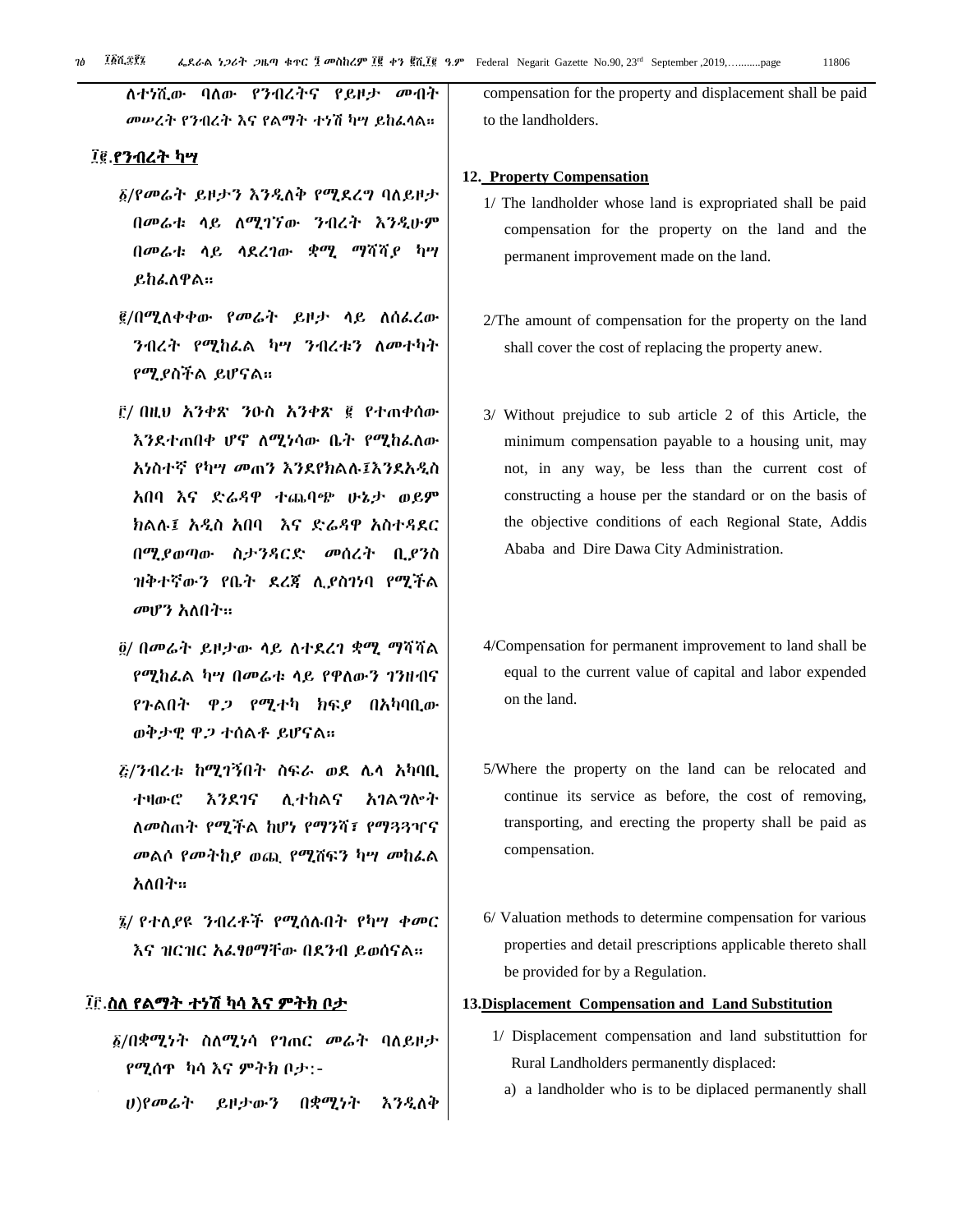የሚደረግ የገጠር መሬት ባለይዞታ እንደአከባቢው ሁኔታ ከተወሰደበት መሬት ተመጣጣኝ ምርት የሚያስገኝ ምትክ መሬት የሚገኝ ሲሆን ምትክ መሬት ይሰጠዋሌ፡፡

- ሇ)በዚህ ንዑስ አንቀጽ ፉዯሌ ተራ "ሀ" መሠረት ተመጣጣኝ ምትክ መሬት የሚሰጠው ከሆነ መሬቱን ከመሌቀቁ በፉት በነበሩት ሶስት ዓመታት ውስጥ በየዓመቱ ከመሬቱ ሲያገኝ ከነበረው ከፍተኛውን የአንድ ዓመት ገቢ በወቅታዊ ዋጋ ተሰሌቶ የሌማት ተነሽ ካሳ ይከፌለዋል፤
- ሐ)በዚህ ንዑስ አንቀጽ *ፌ*ደል ተራ <sup></sup>ነሆ መሠረት ተመጣጣኝ ምትክ መሬት የማይሰጠው ከሆነ መሬቱን እንዲለቅ ከመደረጉ በፊት በነበሩት ሶስት ዓመታት ውስጥ ከመሬቱ ሲያገኝ የነበረው*ን* ከፍተኛ *ዓመታዊ ገ*ቢ በአስራ አምስት ተባዝቶ የልማት ተነሽ ካሳ መከፌል አለበት።
- መ)ከመኖሪያ ቦታው የሚነሳ ከሆነ ክሌለ፤አዱስ አበባ ወይም ድሬዳዋ ከተማ አሰተዳደሮች በሚያወጡት መመሪያ የሚወሰን ምትክ ቦታ እና የልማት ተነሽ ድ*ጋ*ፍ መከፌል አለበት።
- ሥ) በጊዜያዊነት ለሚለቀቅ መሬት የሚከፌል የሌማት ተነሽ ካሣ በማንኛውም ሁኔታ በዘላቂነት ከሚከፌል የልማት ተነሽ ደጋፍ መብለዋ የለበትም።
- ረ) የዚህ ንዑስ አንቀፅ ዝርዝር አፌፃፀም ይህን አዋጅ ለማስፌጸም በሚወጣ ደንብ ይወሰናል።
- $/$  በጊዜያዊነት ስለሚነሳ የገጠር መሬት ባለይዞታ የሚሰጥ የሌማት ተነሽ ዴጋፌ ካሳ:-
- ሀ)ይዞታውን ለተወሰነ ጊዜ እንዲለቅ ለሚደረግ የገጠር መሬት ባለይዞታ መሬቱ ከመለቀቁ በፊት በነበሩት ሶስት ዓመታት ውስዋ ያገኘው ከፍተኛ ዓመታዊ *ገ*ቢ መሬቱ እስከሚመለስ ድረስ ባለው

be substitute for a reasonable proportion of the land taken from the area, shall be given a substitute land if it is available.

- b) Where equivalent substitute land is given as per paragraph (a) of this sub article, calculated by the current price the land holder shall be paid a one year landholding compensation income which is equal to the highest income he annually used to generate in the last three years preceding the expropriation of the land.
- c) Where equivalent substitute land as per paragraph (a) of this sub article is not available, the land holder shall be paid displacement compensation which is equivalent to fifteen times the highest annual income he generated during the last three years preceding the expropriation of the land.
- d) Where the landholder is to be displaced from his residence, land for building houses shall be given; and displacement assistance determined by Directives to be issued by Regional States, Addis Ababa and Dire Dawa City Administrations shall be paid.
- e) The amount of compensation given to the temporarily dispalced people shall not be greater than the amount of compensation given to permanently displaced people.
- f) Implementation of this sub article shall be determined by a Regulation to be enacted to implement this Proclamation.
- 2/ Displacement compensation for temporarily displaced Rural landholders :
	- a) a rural landholder whose landholding has been provisionally expropriated shall, be paid displacement compensation for lost income based on the highest annual income secured during the last three years preceding the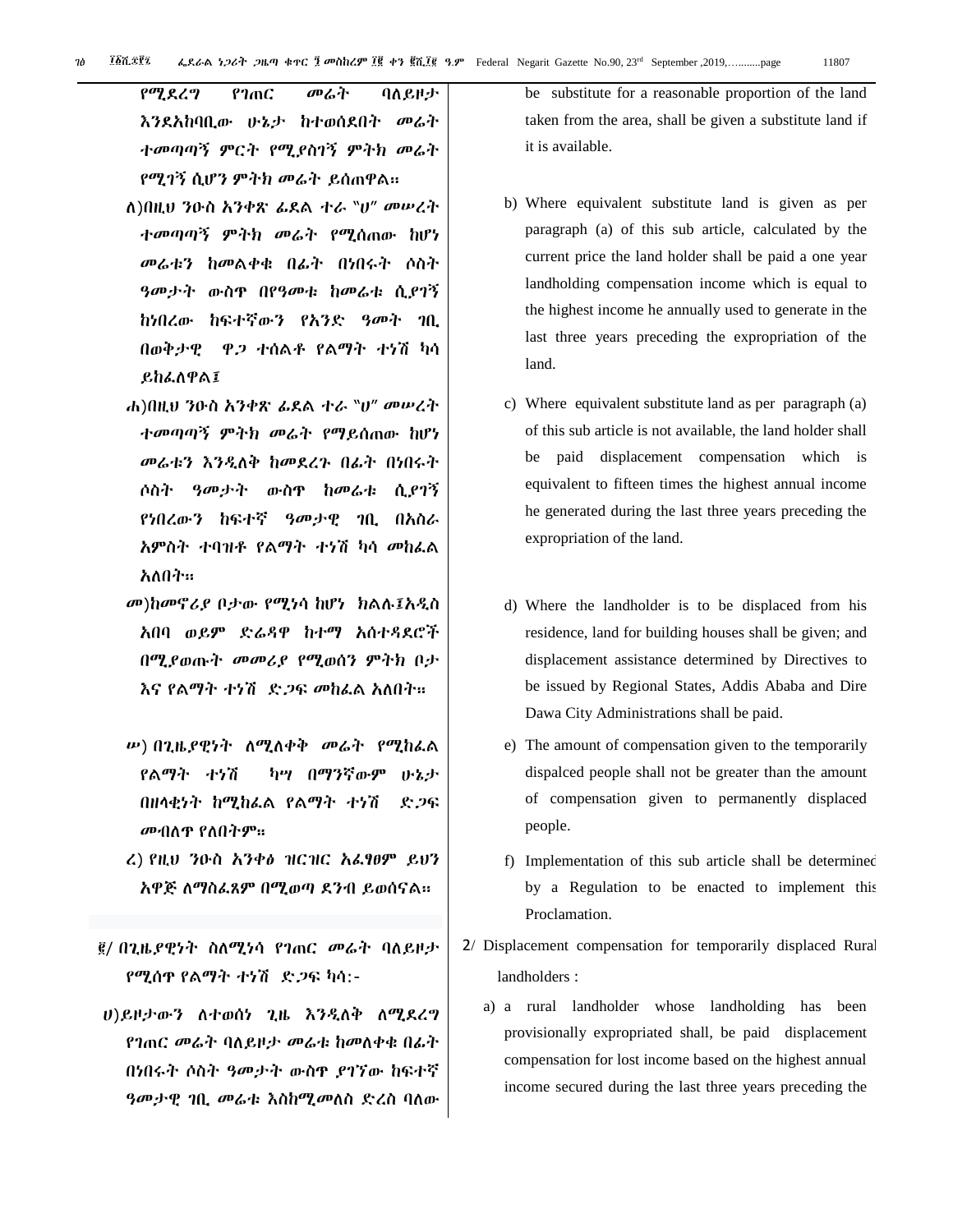ጊዜ ታስቦ የልማት ተነሽ ደጋፍ ካሣ ይከፌለዋል፡፡

- ሇ)በዚህ ንዑስ አንቀጽ ፉዯሌ ተራ "ሀ" የሚከፌለው የልማት ተነሽ ካሣ መሬቱ የነበረው*ን ምርታማነት ስመመ*ስስ የሚወስደውን በአካባቢ የግብርና ተቋም የሚወሰን ተጨማሪ ጊዜ ታሳቢ ማዴረግ አለበት።
- ሐ)መሬቱ ተመሌሶ በፉት ይሰጥ የነበረውን አገሌግልት መስጠት የማይችሌ ከሆነ በቋሚነት እንደለቀቀ ተቆዋሮ በዚህ አንቀፅ ንዑስ አንቀፅ ፩ መሰረት የልማት ተነሽ ካሳ ወይም ምትክ ቦታ ይሰጠዋሌ፤
- መ)መሬቱ በጊዜያዊነት በተሇቀቀበት ጊዜ የተከፌለ የልማት ተነሽ ካሣ በዚህ ንኡስ አንቀጽ ፉዯሌ ተራ "ሐ" መሠረት በቋሚነት እንዲለቀቀ ተቆዋሮ ከሚከፌል ካሳ ተቀንሶ ሇተነሺው ሌዩነቱ ይሰጠዋሌ፡፡
- ሥ)በጊዜያዊነት ስሚስቀቅ መሬት የሚከፌል የሌማት ተነሽ ካሣ በማንኛውም ሁኔታ በዘላቂነት ከሚከፌል የልማት ተነሽ ካሣ መብለዋ የለበትም።
- ረ)የዚህ ንዑስ አንቀፅ ዝርዝር አፌፃፀም ይህን አዋጅ ለማስፌጸም በሚወጣ ደንብ ይወሰናል።

#### /ስሇወሌ ይዞታ የሌማት ተነሺ ካሣ

በቋሚነት ወይም በጊዜያዊነት ስሚስቀቅ የወል ይዞታ የልማት ተነሽ ካሣ ስሌት እና አከፋፌል ሁኔታ ክሌለ፤አዱስ አበባ፤ዴሬዲዋ በሚያወጣው መመሪያ የሚወሰን ሆኖ መመሪያው ሲወጣ፡-

ሀ)ለተወሰደው የወል መሬት የልማት ተነሽ ካሣ ስላት የወሌ መሬቱ ይሰጥ የነበረውን ጥቅም ወይም ጥቅሙ የቀረባቸውን የአኗኗር ዘይቤ ወይም መተዳደሪያ መሠረት ያደረገ ሲሆን ይገባል።

expropriation of the land until repossession of the land.

- b) Displacement compensation paid under paragraph (a) of this sub article shall take in to consideration the amount of additional time necessary for the land to regain its productivity which shall be determined by the surrounding Agricultural Institution.
- c) If the land fails to to serve as before,it shall be consided as expropriated permanently and pursuant to sub article 1 of this article, either a displacement compensation or substitute land shall be given to the land holder.
- d) The displacement compensation paid for temporary expropriation under sub-article (1) of this Article, shall be deducted from payment of compensation paid for the land considered as permanently expropriated and the difference shall be paid to the land holder.
- e) Displacement compensation for temporary expropriation shall not in any way exceed to the amount of compensation payable to permanent displaced compensation.
- f) The detail implementation of this sub-article shall be provided in a regulation to be enacted to implement this Proclamation.

#### 3/**Displacement Compensation for Communal Landholding**

- The valuation method and manner of payment to permanent and temporary expropriation of communal land holdings shall be determined in a directive to be issued by Regional States, Addis Ababa, Dire Dawa City Administrations and shall take the following into consideration:
- a) Valuation of displacement compensation for communal landholding shall be based on the use of the communal land; or the lost benefits and livelihood of the displaced People.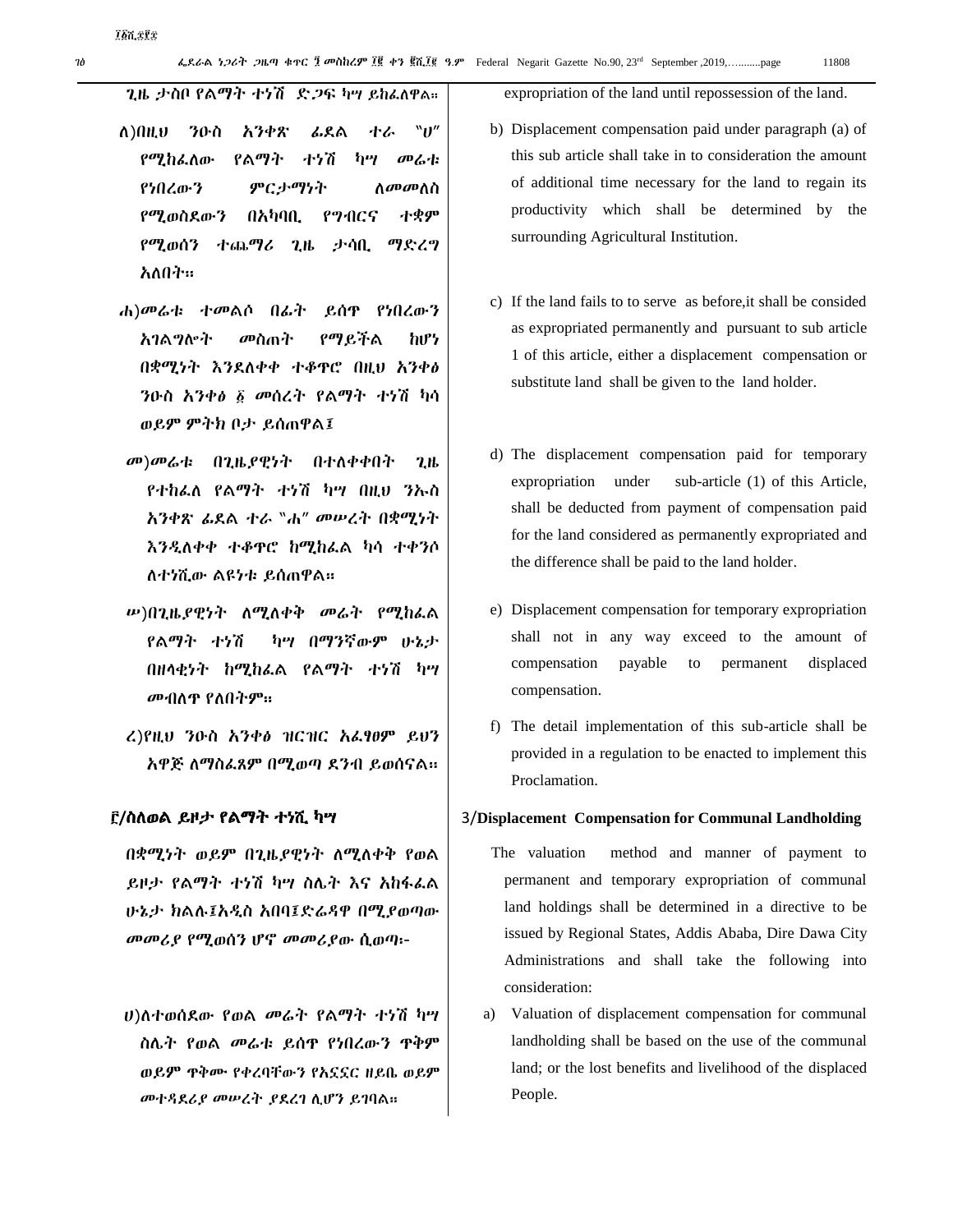- ለ) የወል መሬቱ ተጠቃሚዎች በግልጽ መለየት አለበት።
- ሐ)በወሌ መሬቱ ሊይ የሚገኙ የግሌና የወሌ *ንብረት መ*ስየት አስበት።
- መ)የወሌ መሬት በመወሰደ ምክንያት በካሣ የተገኘውን ገንዘብ ለማህበረሰቡ አባላት እኩል ሉከፇሌ ወይም በዓይነት ሉጠቀሙበት የሚችሉበትን መንገድ መቅረጽ አለበት።

## ፬/በቋሚነት ስለሚነሳ የከተማ *መ*ሬት ባለይዞታ የሚሰጥ ሌማት ተነሽ ካሳ እና ምትክ ቦታ

የከተማ *መሬት* ባለይዞታ ከይዞታው በቋሚነት ተነሺ በሚሆንበት ጊዜ የሚከራለው የልማት ተነሽ ካሣ እና የሚሰጠው ምትክ ቦታ በሚከተሇው አግባብ ይሆናሌ፡-

- ሀ) በቋሚነት ለሚነሳ የከተማ መሬት ባለይዞታ ምትክ ቦታ ወይም መኖሪያ ቤት በግዥ እንዱያገኝ ይመቻቻሌ፡፡
- ሇ) የሚሰጠው ምትክ ቦታ ከሆነ በቦታው ቤት እስኪገነባ ለሁለት ዓመት የሚኖርበት ቤት ያለኪራይ ይሰጠዋል ወይም ለፌረሰበት ቤት በወቅታዊ የኪራይ ግምት ተሰልቶ የሁለት ዓመት የልማት ተነሽ ካሣ ይከፌለዋል።
- ሐ) የሚሰጠው ምትክ ቤት ከሆነ ለፌረሰበት ቤት በወቅታዊ የኪራይ ግምት ተሰሌቶ የአንዴ ዓመት የልማት ተነሽ ካሣ ይከፌለዋል።
- መ) በዚህ ንኡስ አንቀጽ ፊደል ተራ "ለ" እና "ሐ*" የሚከ*ፌል የልማት ተነሽ ካሣ መጠን ቢያንስ የአካባቢውን ዝቅተኛ የቤት ኪራይ ሇመከራየት ከሚያስችሌ ያነሰ መሆን የለበትም፡፡
- b) Members of the community using the communal land shall be clearly identified.
- c) Private and communal property on the expropriated communal land shall be identified.
- d) The method of allocating the displacement compensation money or the use of it in kind to all members of the communal landholding community shall be clearly determined.

## 4/ **Displacement compensation and substitute land for Urban Landholders Permanently Displaced**

 Where urban landholders are permanently displaced as a consequence of land expropriation, the valuation of the displacement compensation and substitute land given to them shall be as follows:

- a) Landholders permanentlydisplaced shall be provided with substitute land for building houses; or an arrangement shall be made to let them purchase housing units;
- b) Where substitute land is provided, a residential house shall be given to the displaced for two years free of charge until he constructs his residential housing or displacement compensation equal to two years housing rentals estimated on the basis of the rental market comparable to the house of the displaced shall be paid;
- c) Where a substitute house is provided, the displaced shall be paid a one year displacement compensation equivalent to current rental price of the demolished house;
- d) Displacement compensation payable under paragraph (b) and (c) of this sub-article shall not be less than the amount necessary to lease the lower standard housing in the area.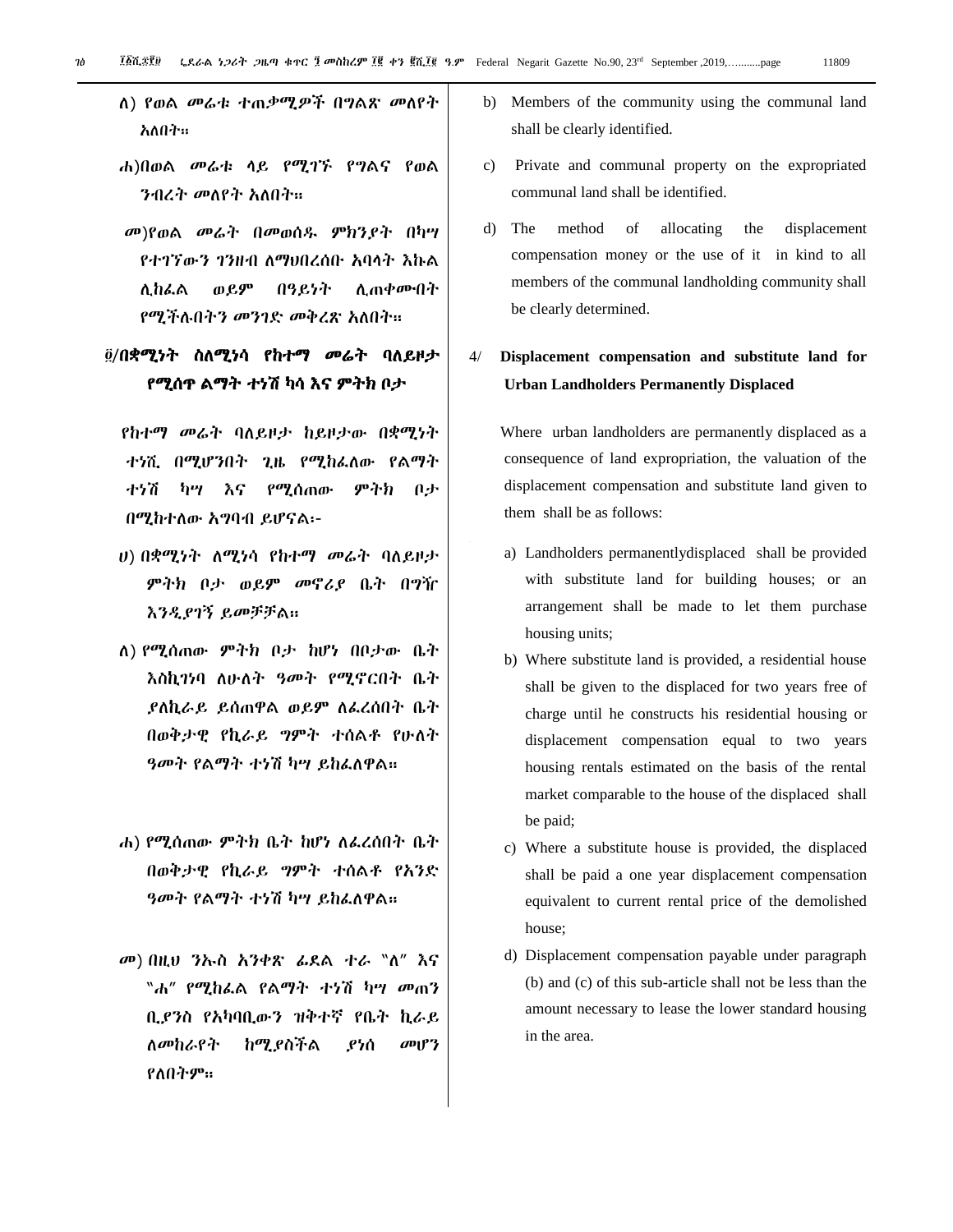- ሥ)ተነሺዎች በነበሩበት አካባቢ ለነበራቸው የማህበራዊ ትስስር መቋረዋና ለሚደርስ የሥነ-ልቦና ጉዳት ማካካሻ ይከፌሳቸዋል፡፡ መጠኑ ይህን አዋጅ ለማስፌጸም በሚወጣ ዯንብ ይወሰናሌ፤
- ረ)የሚለቀቀው የሊዝ ይዞታ ከሆነ የሚሰጠው ምትክ ቦታ ከተለቀቀው መሬት በደረጃ እና በስፋት ተመጣጣኝ መሆን አለበት።ይህንን ሇመፇፀም የማይቻሌ ከሆነ አማራጭ የአራፃፀም ሁኔታ እንደየከተሞቹ ተጨባጭ ሁኔታ በመመሪያ የሚወሰን ይሆናሌ፡፡
- ሰ) የምትክ ቦታ ወይም ቤት አሰጣጥ፣ የሌማት ተነሽ ካሣ እና ተያያዥ ጉዲዮች ዝርዝር አፇፃፀም ክሌልች፤አዱስ አበባ እና ዴሬዲዋ ከተማ አስተዲሮች በሚያወጡት መመሪያ ይወሰናሌ፡፡

## *ξ/በጊዜያዊነት ስ*ለሚነሳ የከተማ መሬት ባለይዞታ የሚሰጥ የሌማት ተነሽ ዴጋፌ፡-

- ሀ) በጊዜያዊነት ለሚነሳ የከተማ ባለይዞታ ተነስቶ ሇሚቆይበት ጊዜ ምትክ ቤት ወይም በወቅታዊ የኪራይ ግምት ተሰሌቶ ተመጣጣኝ ቤት የሚከራይበት ክፍያ እንዲያገኝ ይደረጋል።
- ለ)የከተማ ባለይዞታዎች በጊዜያዊነተ በመነሳታቸው ምክንያት ሊጡት ኢኮኖሚያዊ ዋቅም ካሳ ይከፌሳቸዋል፤
- ሐ) የዚህ ንዑስ አንቀጽ ዝርዝር አፌፃፀም ክሌልች፤አዱስ አበባ እና ዴሬዲዋ አስተዲዯ ሮች በሚያወጡት መመሪያ ይወሰናሌ፡፡

#### ፲፬.ንቢ በመቋረጡ ስለሚከፌል የኢኮኖሚ *ጉዳ*ት ካሣ

/ሇሕዝብ ጥቅም ተብሎ ቦታ እንዲሇቀቅ ከመደረጉ ጋር በተያያዘ ከይዞታው ሳይነሳ በጊዜያዊነት ወይም በዘሊቂነት ሲያገኝ የነበረው

- e) Displaced People shall be compensated for the breakup of their social ties and moral damage they suffer as result of the expropriation.The amount of compensation shall be determined by the regulation to be enacted to implement this Proclamation.
- f) Where the expropriated land is under leasehold, the substitute land to be given shall be equivalent to the expropriated land in standard and size. If it is not possible to do this, the alternative operating situations shall be determined by a directive depending on the situation of the cities.
- g) Provision of substitute land or house, displacement compensation and related matters shall be determined in directives that may be issued by Regional States, Addis Ababa and Dire Dawa City Administrations.

## 5/**Displacement Assistance to Temporarily Displaced Urban Landholders:**

- a) Urban land holders' temporarilydisplaced shall be provided with substitute housing or compensation to lease a house equivalent to the current rental market of the expropriated house for the period till they displaced.
- b) Urban land holders shall be paid compensation for the economic loss they suffer due to temporary displacement.
- c) The details of this sub-article shall be determined by a Directive to be issued by Regional States, Addis Ababa, and Dire Dawa City Administrations.

#### 14. **Compensation paid for Economic Loss of Income**

1/ a person who lost economic benefit either permanently or temporarily without being displaced as a consequence of land expropriation shall be paid compensation; the person entitled for the compensation, type and amount of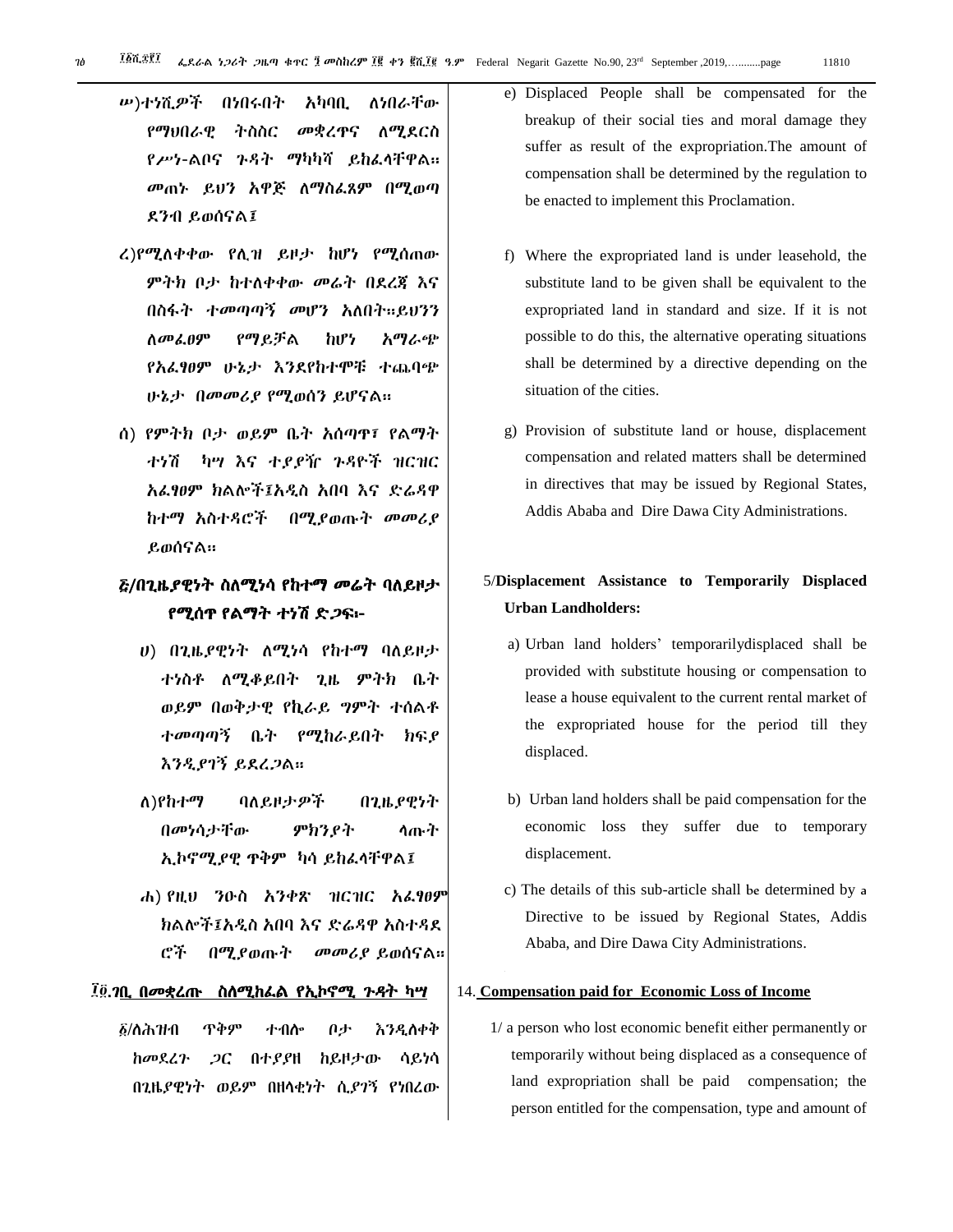ኢኮኖሚያዊ ጥቅም ስተቋረጠበት ሰው የጉዳት ካሳ የሚከፌል ሲሆን ካሳው ስስሚገባው ተጎጂ እና የጉዳት ካሣው መጠንና አይነት ክልለ በሚያወጣው መመሪያ የሚወሰን ይሆናል፤

/በዚህ አንቀፅ ንኡስ አንቀፅ መሠረት የካሳዉን መጠንና ዓይነት ስመወሰን ከመቀጠር፣ ከንግድ፣ ከኪራይ ከእርሻ ውጪ መሬትን በመጠቀም የሚገኝ ገቢ እና የመሳሰለ ዓመታዊ የተጣራ ገቢን ታሳቢ ሉያደርግ ይችሊል፡፡

## ፲<u>ሯ ከገጠር ወደ ከተማ ለተካለለ የከተማ አካባቢ</u> ባለይዞታ የ*መኖሪያ* ቤት መስሪያ ቦታ ስለመወሰን

- ፩/ ከገጠር ወደ ከተማ በተካለለ የአርሶ አደር ይዞታ ከመኖሪያ ቤቱ ለሚነሳ ባለይዞታ በክሌለ፤በአዱስ አበባ እና በዴሬዲዋ ካቢኔ የሚወሰን ሆኖ የከተማውን ስታንዲርዴ በመጠበቅ ከ፭፻ (አምስት መቶ)ሜትር ካሬ ያልበለጠ የመኖሪያ ቤት መስሪያ ቦታ መሰጠት አለበት፡፡
- <u>፪</u>/ዕድሜው ፲፰ ዓመትና በላይ ለሆነው የባለይዞታውን ገቢ በመጋራት አብሮ የሚኖር አርሶ ወይም አርብቶ አደር ልጅ የቦታ ስፋቱ የከተማውን አነስተኛ የመሬት ይዞታ ደረጃ የሆነ ሇመኖሪያ ቤት መስሪያ ቦታ መሰጠት አለበት።
- /የዚህ አንቀጽ ንዑስ አንቀጽ ዴንጋጌ ቢኖርም ስመኖሪያ የሚሰጠው ጠቅላላ የቦታ መጠን ከነበረው የመኖሪያ ይዞታ በሊይ መሆን የለበትም፡፡
- $\ddot{\theta}$ /በዚህ አንቀፅ ንዑስ አንቀፅ ፫ የተገለፀው የመኖሪያ ይዞታ መጠን የባለይዞታው መኖሪያ ቤት ያረፇበትና የአጥር ግቢውን ይጨምራሌ፡፡ /የዚህ አንቀፅ ዝርዝሩ አፇፃፀም ክሌለ፣አዱስ
- አበባ እና ዴሬዲዋ ከተማ አስተዲዯሮች

compensation shall be determined by the Directives issued by a Regional States.

2/ Incomes generated from employment, rentals, business and the like net annual income except that of the income genereated from agriculture may be considered for determination of the type and amount of compensation as per sub article 1 of this Article.

## **15. Residential Housing for Peri-Urban Landholders Incorporated in to Towns**

- 1/A peri urban rural land holder whose residence is removed shall be entitled to not more than 500 sq. meters of land for building per the standard of the urban as it is decided by cabinet of the Regional State, Addis Ababa and Dire Dawa City Administrations.
- 2/ Child of the displaced,peri urban landholder the age of 18 and above shall be provided with the minimum size of land per the standard of the town or city provided he lives with his parent.
- 3/ Notwithstanding to sub article 1 of this article, the total land size that is given to him shall not exceed the total residential area of thedisplaced landholder.
- 4/ Residential area under sub article 3 of this Article includes the area within the perimeter fence of the displaced land holder.
- 5/ The details shall be determined by a Directive to be issued by the Regional State, Addis Ababa and Diredawa City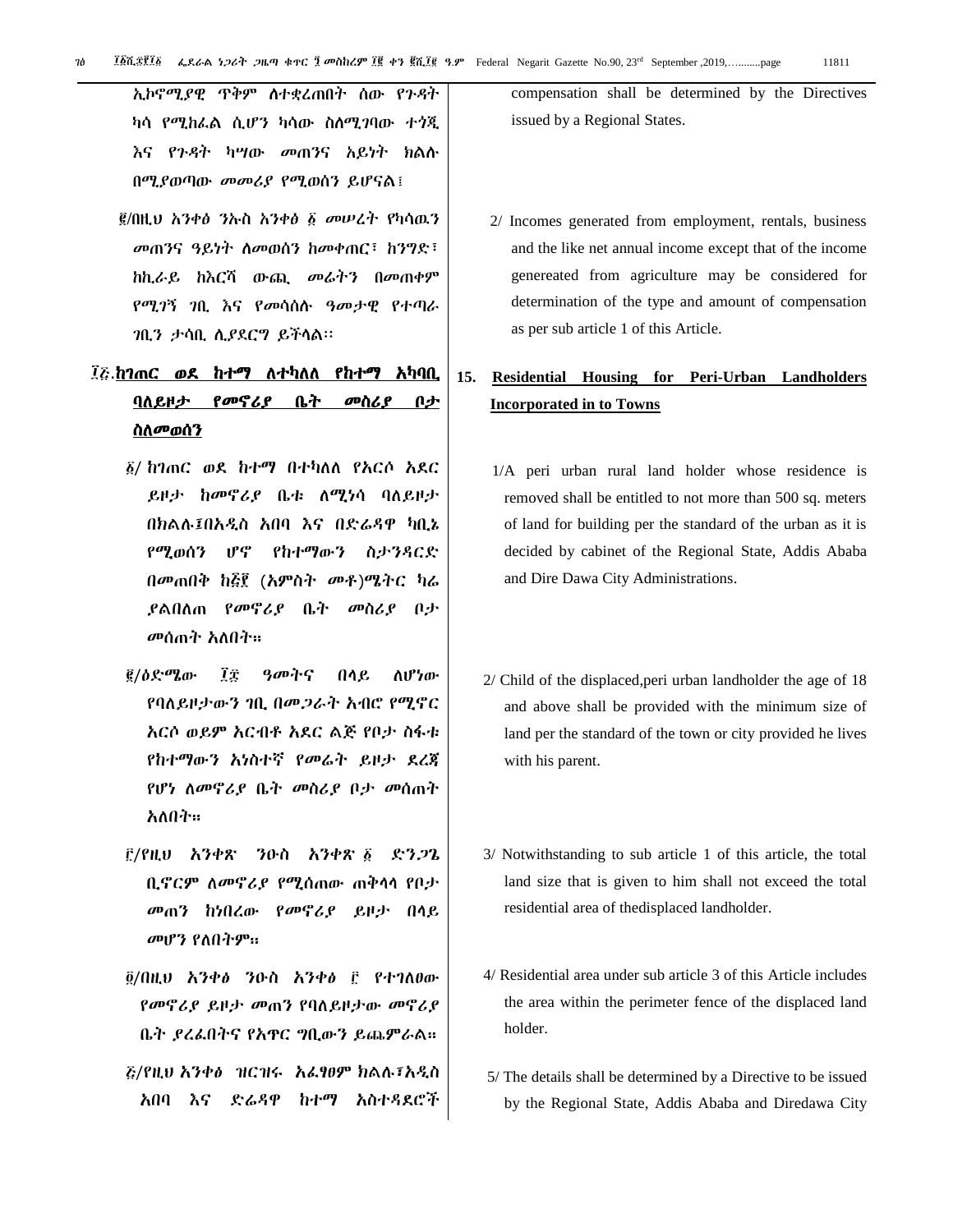በሚያወጡት መመሪያ ይወሰናሌ፡፡

#### ፲፯. መልሶ ስለማቋቋም

- / የክሌሌ መንግሥት፤የአዱስ አበባ እና የድሬዳዋ አስተዳደር ለካሣ ክፍያ እና ለመልሶ ማቋሚያ ፊንድ ያቋቁማል፤
- / ክሌልች፤አዱስ አበባ እና ዴሬዲዋ ከተማ አስተዳደሮች ተነሺ*ዎችን* በዘላቂነት ለማቋቋም የሚያስችል *ማቋቋሚያ ማ*ዕቀፍ የመቅረጽ ግዳታ አሇባቸው፡፡
- /የከተማ ወይም የወረዲ አስተዲዯር በተቀረፀው *ማቋቋሚያ ማ*ዕቀፍና በ*ሚመ*ደበው ማስፌጸሚያ በጀት ተነሺዎችን የማቋቋም ግዳታ አሇበት፤
- /በገጠርም ሆነ በከተማ ሇሕዝብ ጥቅም መሬት የሚለቀቀው ለኢንቨስትመንት ከሆነ ተነሺዎች ከኢንቨስትመንቱ የሼር ባለቤት ሊሆኑ ይችሊለ፡፡
- /በገጠርም ሆነ በከተማ የልማት ተነሺ በሼር ሰመጠቀም ፍላጎት ኖሮት ባስሀብቱ ይህንን ሰማድረግ የሚያስችስው ሁኔታ ካስ ባስሀብቱ ለተነሺዎች የኢኮኖሚ አስቻይ ተስዋጭ መፍትሄ በተነሺው፤በባለሀብቱ እና በአስተዳደሩ መሰጠት አስበት፡፡ ዝርዝሩ በደንብ ይወሰናል፡፡
- $\tilde{y}$ / /የመልሶ ማቋቋሚያ ማዕቀፍ ይዘትና ዝርዝር አፌፃፀም በደንብ ይወሰናል።

#### ፲፯. ንብረት ስለመገመት

- $\delta/\delta$ ንዲለቀቅ በሚፌለግ መሬት ላይ ለሚገኝ ንብረት ካሣ የሚወጣውን አገር አቀፍ ቀመር መሠረት በማድረግ በተመሰከረለት የግል ድርጅት ወይም ግለሰብ አማካሪዎች ይገመታሌ፡፡
- <u>፪</u>/የካሣውን መጠን የሚገምት የተመሰከረለት የግል ድርጅት ወይም ግለሰብ አማካሪዎች

Administrations.

#### 16. **Resettlement**

- 1/Regional States, Addis Ababa and Dire Dawa City Administrations shall establish fund for compensation payment and rehabilitation.
- 2/Regional States, Addis Ababa and Dire Dawa City Administrations shall develop resettlement packages that enable displaced people to sustainably resettle.
- 3/ Urban or Woreda Administrations shall have the duty to resettle the People displaced on the basis of the resettlement package and allocated budget.
- 4/ If the land expropriation for public purpose is for investment, the people who are displaced may own shares from the investment.
- 5/ People who are displaced from urban or rural areas and who lost their income as a consequence of land expropriation for public purpose,and who do not own shares from the investment, economic incentives shall be devised by the beneficiaries,the investor and Administration. The details shall be determined by a Regulation.

6/the contents and detail implementation of the resettlement package shall be determined by a Regulation.

#### 17. **Valuation of Property**

- 1/Compensation for the Property situated on land to be expropriated shall be evaluated by Certified Private Institution or individual consultant valuators on the basis of a nationally approved valuation method.
- 2/It shall be evaluated by an Autonomous Government Organization established for that purpose where there is no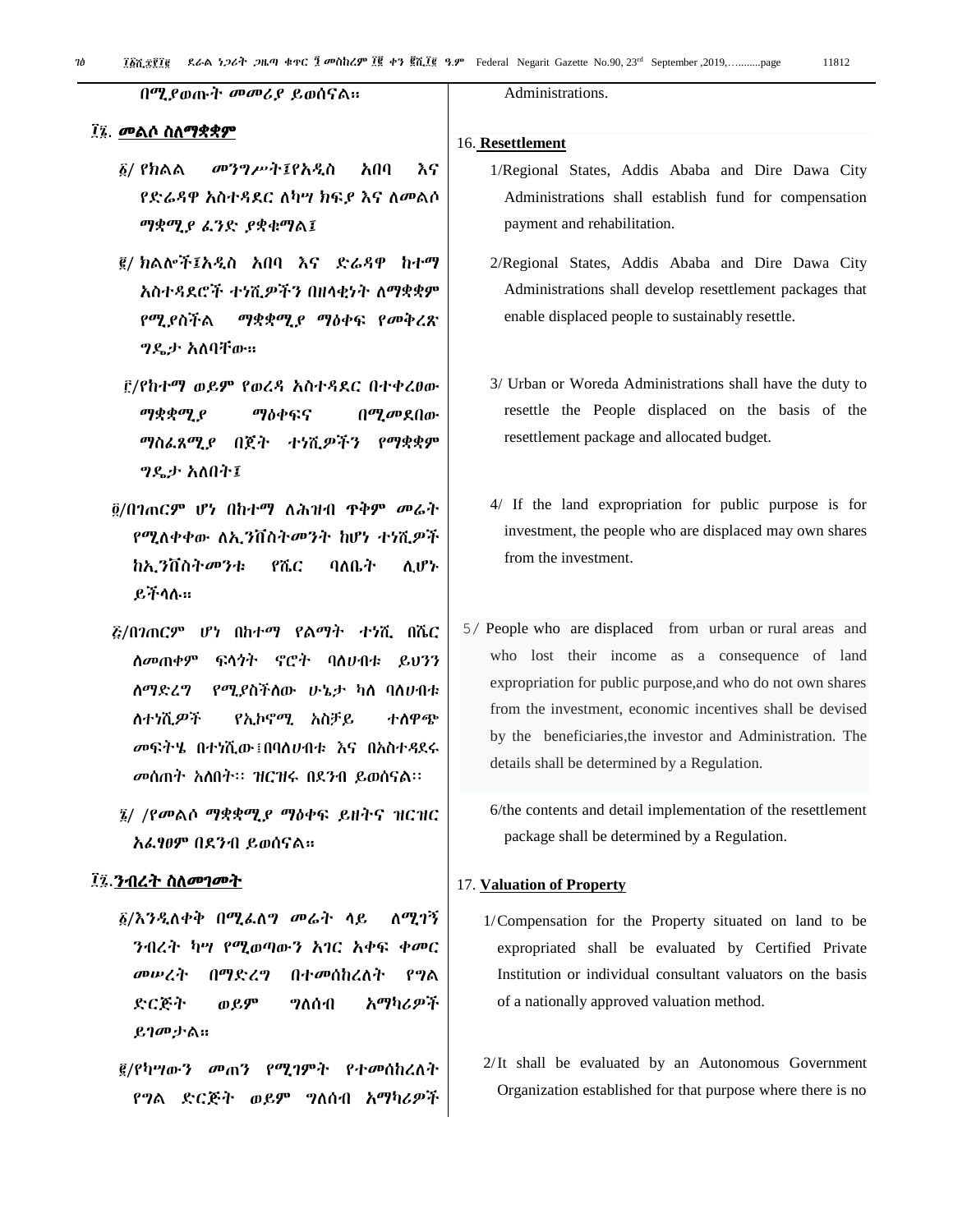ከሌሉ ራሱን የቻለ በመንግሥት በተቋቋመ ተቋም ይገመታሌ፡፡

- ፫/በዚህ አንቀጽ ንዑስ አንቀጽ ፩ እና ፪ መሠረት የካሣውን መጠን የሚገምት ድርጅት ከሌለ የሚለቀቀው መሬት እንደሚገኝበት አካባቢ የሚመሇከተው የወረዲ ወይም የከተማ አስተዲዯር ተገቢው ሙያ ያሊቸው አባሊት የያዘ ገማች ኮሚቴ በማቋቋም የሚገመት ይሆናሌ፡፡
- @/በዚህ አንቀጽ ንዑስ አንቀጽ ፫ መሠረት የሚቋቋመው ገማች ኮሚቴ ሥራውን የሚያከናውንበት የአሠራር ሥርዓት ክሌለ፤አዱስ አበባ እና ዴሬዲዋ ከተማ አስተዲዯሮች በሚያወጡት መመሪያ ይወሰናሌ፡፡
- $\bar{g}$ /የዚህ አንቀፅ ንኡስ አንቀፅ ፩፣፪ እና ፫ ቢኖርም የሚነሳው ንብረት የተለየ እውቀት የሚጠይቅ ሲሆን አግባብ ባለው የመንግሥት ወይም የግሌ ዴርጅት ሉገመት ይችሊሌ፡፡
- / የሚነሳው ንብረት የመንግሥት መሠረተ ሌማት ወይም የአገሌግልት መስመር ከሆነ የካሣ *ግ*ምቱ የሚዘ*ጋ*ጀው በንብረቱ ባለቤት ይሆናሌ፡፡
- /የካሣ ግምት የሚሰሊበት ነጠሊ ዋጋ ቢበዛ በየሁለት *ዓመቱ መከ*ለስ አለበት።

## ፲፰.አቤቱታ ሰሚ አካል እና ይግባኝ ሰሚ ጉባኤ <u>ስለማቋቋም</u>

- /ክሌልች፤አዱስ አበባ እና ዴሬዲዋ ከተማ አስተዲዯሮች በዚህ አዋጅ መሠረት በሚሰጥ ውሳኔ ሊይ ሇሚቀርብ አቤቱታ አቤቱታ ሰሚ አካሌ እና ይግባኝ ሰሚ ጉባኤ ማቋቋም አለባቸው፡፡
- /ክሌልች፤አዱስ አበባ እና ዴሬዲዋ ከተማ አስተዲዯሮች አቤቱታ ሰሚ አካሌ እና ይግባኝ ሰሚ ጉባኤ አስፌሳጊ ነው ብለው በወሰኑት

private certified property valuation organization or individual consultant.

- 3/Where the organizations under sub articles 1 and 2 of this article do not exist, it shall be, considering location of the expropriated land evaluated by valuation committee established by the relevant Urban or Woreda Administrations comprising proper professionals.
- 4/The working procedures of the valuation committee established under sub article 3 of this article shall be determined by the Directive issued by Regional State, Addis Ababa and Dire Dawa City Administrations.
- 5/ Notwithstanding to sub-article 1,2 and 3 of this article, where the property assessed requires special expertise, the valuation may be made by a relevant Government or Private Organization.
- 6/Where the property is state owned infrastructure or utility line; the valuation shall be made by the government entity owning it.
- 7/The unit price of compensation valuation shall be revised at most every two years.

## **18. Establishing Complaint Hearing Body and Appeal Council**

- 1/ Regional States, Addis Ababa and Dire Dawa City Administrations shall establish Complaint Hearing Body and Appeal Hearing Council which shall have jurisdiction to entertain grievances arising from decisions under this Proclamation.
- 2/Regional States, Addis Ababa and Dire Dawa City Administrations may establish Complaint Hearing Body and Appeal Hearing Council in some of their towns as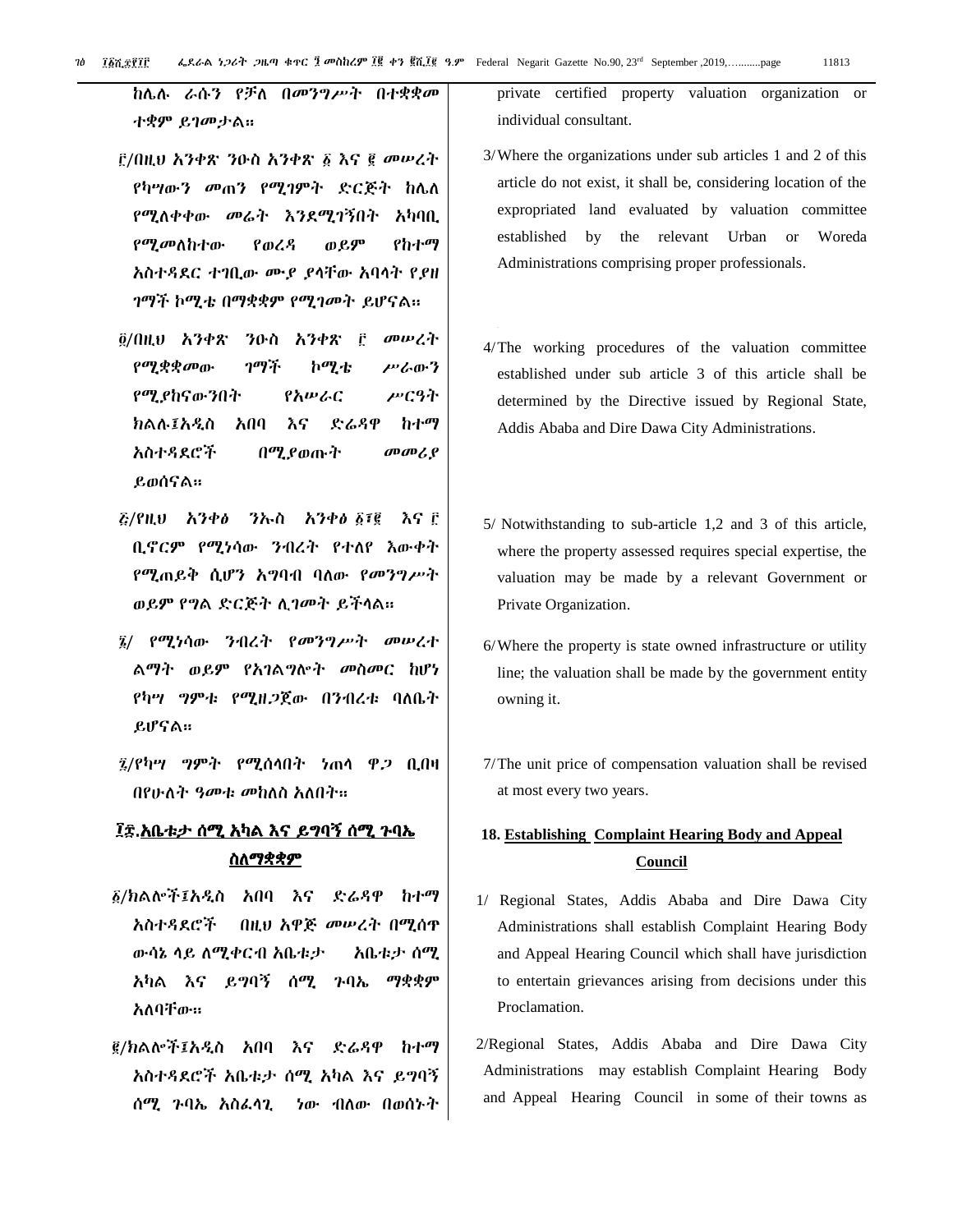ገፅ *፲*፩ሺ ፻፲፬ **ሬደራል ነጋሪት ጋዜጣ ቁጥር ፲ መስከረም ፲፪ ቀን ፪**ሺ፲፪ ዓ.ም Federal Negarit Gazette No.90, 23<sup>rd</sup> September ,2019,............page 11814 ፲፩ሺ፻፲

ከተሞቻቸው ሉያቋቁሙ ይችሊለ፡፡

/የአቤቱታ ሰሚ አካሌ እና የይግባኝ ሰሚ ጉባኤ አዯረጃጀት ሥሌጣንና ተግባር ይህን አዋጅ ለማስፌፀም በሚወጣ ደንብ ይወሰናል።

#### ፲፱.<u>አቤቱታ ስለማቅረብ</u>

- ፩/የመሬት ይዞታ ማስለቀቂያ ትዕዛዝ የደረሰው ወይም እንዲለቅ ትዕዛዝ በተሰጠበት ንብረት ሊይ መብቴ ወይም ጥቅሜ ተነካብኝ የሚሌ ማንኛውም ተነሽ ትዕዛዙ በደረሰው በ፴ (ሰላሳ) ቀናት ውስጥ አቤቱታውን፣ በዚህ አዋጅ አንቀጽ ፲፰ ንዑስ አንቀጽ ፩ መሠረት ሇሚቋቋመው አቤቱታ ሰሚ አካሌ ማቅረብ ይችሊሌ፤
- / በዚህ አንቀፅ ንዑስ አንቀፅ የተጠቀሰው አካል የሚቀርብለትን አቤቱታ ከመረመረ በኋላ በ፴ (ሰሊሳ) ቀናት ውስጥ ውሳኔ በመስጠት ለተከራካሪ ወገኖች በጽሁፍ ያሳውቃል።

## ፳.ስለ ይግባኝ

- ፩/በዚህ አዋጅ አንቀፅ ፲፱ ንዑስ አንቀፅ ፩ መሠረት በተሰጠው ውሳኔ ቅር የተሰኘ ወገን አቤቱታውን ሰይግባኝ ሰሚ ጉባኤ ውሳኔው በጽሁፍ ከደረሰው ቀን ጀምሮ በ፴ (ሰሊሳ) ቀናት ውስጥ ማቅረብ አለበት።
- /ይግባኝ ሰሚ ጉባኤው በሰጠው ውሳኔ ቅር የተሰኘ ወገን ውሳኔው በጽሁፌ ከዯረሰው ቀን ጀምሮ በ፴ (ሰላሳ) ቀን ውስጥ ይግባኝ ለክልል ከፍተኛው ፍርድ ቤት፣ በአዲስ አበባ እና በድሬዳዋ ከተሞች ሇፋዯራሌ የመጀመሪያ ዯረጃ ፌርዴ ቤት ማቅረብ ይችላል።ውሳኔ ከተሰጠ በኋላ ይግባኝ ማለት የሚፇሌግ ከሆነ ሌማቱ እንዲይጓተት ቦታውን አስረክቦ ክርክሩን የመቀጠል መብት አስው።
- /ተነሺው ንብረቱን በማስረከቡ እና በቅሬታ ምክንያት ካሳውን ባለመውሰዱ ለይግባኙኝ ክርክሩ

deemed necessary.

3/The structure, powers and duties of the Complaint Hearing Body and Appeal Hearing Council shall be determined in a Regulation that shall be enacted to implement this Proclamation

#### **19. Complaints**

- 1/Any person who received an order of expropriation of his landholding; or who has an interest or claim on the property to be expropriated may file an application within 30 (thirty) days of service of the order to the Complaint Hearing Body which is established as per sub-article 1 of Article 18 of this proclamation.
- 2/The body mentioned under sub article 1of this article, after investigating the complaint submitted to it; shall make its decisions within 30 (thirty) days of the filing of the application and notify in written to the parties.

#### **20. Appeal**

- 1/ A party who is aggrieved with the decision given under Article 19 sub article 1of this proclamation shall file an appeal to the Appeal Hearing Council within 30 (thirty) days of the receipt of the written notice of the decision thereof.
- 2/ A party aggrieved with the decision of the Appeal Hearing Council may file an appeal to the Regional High Court in case of Addis Ababa and Dire Dawa city, Federal First Instance Court within 30 (thirty) days of the receipt of the decision in writing.The party who is dissatisfied with the decision has the right to continue his claim, however, for the continuance of the development, he has to surrender his land holdings.
- 3/If the land holder faces economic loss due to the expropriation and is unble to file an appeal, the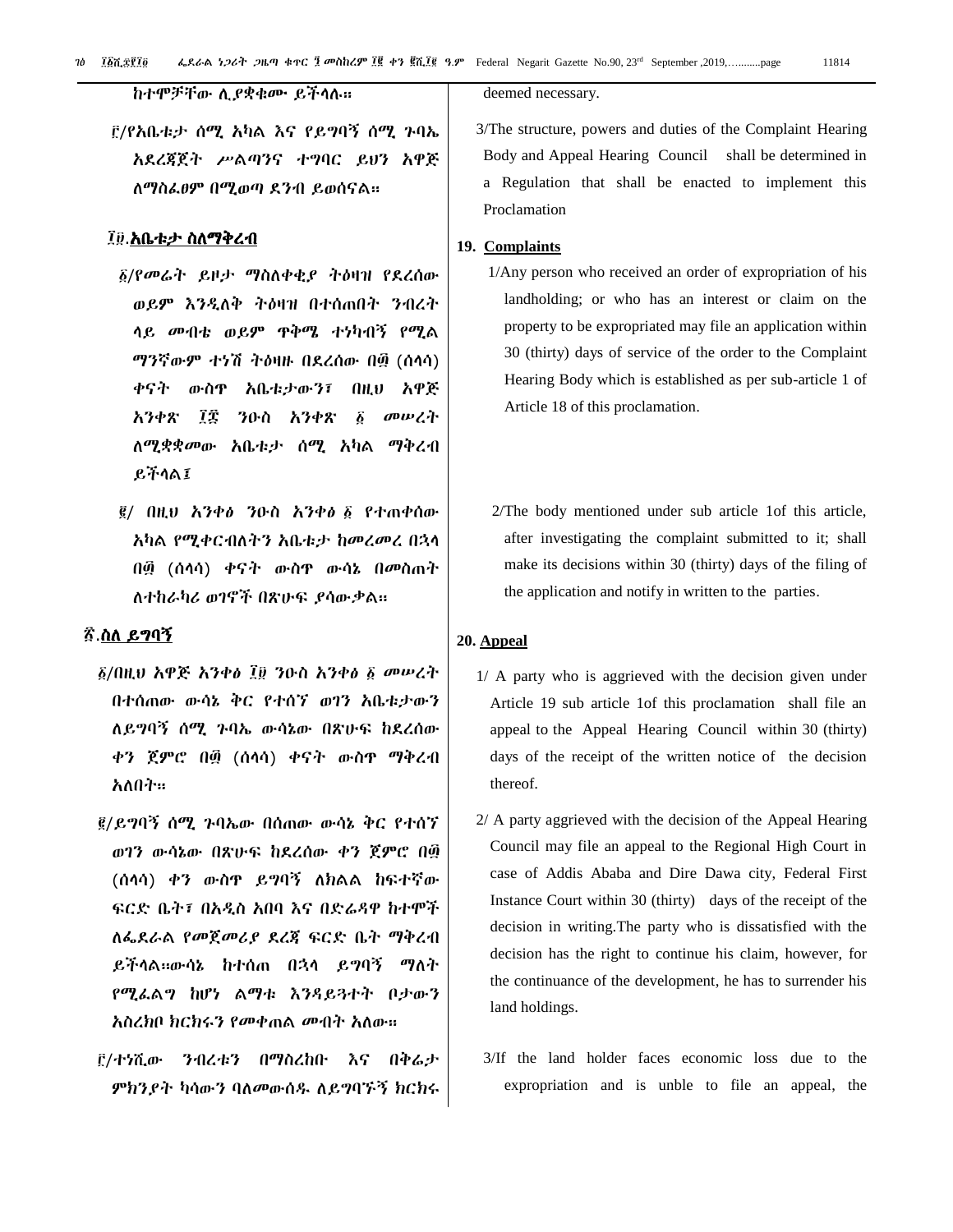የሚሆን በቂ ገንዘብ ከሌለው እና በዚህ ምክንያት የሚቸገር ከሆነ መንግስት ነፃ የህግ አገሌግልት የሚያገኝበትን ሁኔታ ያመቻቻሌ፡፡

#### ፳፩.<u>አቤቱቱ የቀረበበትን ቦታ ስለመረከብ</u>

- $\delta$ /የመሬት ማስለቀቅ ትእዛዝ የደረሰው ባለይዞታ በዚህ አዋጅ መሠረት አቤቱታ ያቀረበ ከሆነ የከተማው ወይም የወረዳው አስተዳደር ቦታውን መረከብ የሚችለው፡-
	- ሀ) በዚህ አዋጅ አንቀጽ ፲፱ ንዑስ አንቀጽ መሠረት አቤቱታ አቅርቦ ውሳኔው ከፀና እና በተሰጠው ውሳኔ ሊይ ይግባኝ ሳያቀርብ ሲቀር፣ ወይም
	- ሇ)በዚህ አዋጅ አንቀጽ ፳ ንኡስ አንቀጽ መሠረት ይግባኙን ሳያቀርብ ሲቀር፣
- /የዚህ አንቀፅ ንዑስ አንቀፅ ቢኖርም አቤቱታ የቀረበበትን ቦታ በሕገ ወጥ መንገዴ የተያዘ ቦታ ከሆነ በቦታው ላይ የሰፌሩ ንብረቶች በማውጣት የተሰራ ግንባታ እንዲፌርስ በማዴረግ የከተማው ወይም የወረዲው አስተዲዯር መሬቱን መረከብ ይችሊሌ።

## ክፍል አራት <u>ልዩ ልዩ ድን*ጋ*ጌዎች</u>

#### ፳፪.<u>የፌደራል ተቋማት ሥልጣንና ተግባር</u>

በሌላ ሕግ ለሚኒስቴሩ የተሰጠ ሥልጣንና ተግባር እንደተጠበቀ ሆኖ:-

- /የከተማ ሌማትና ኮንስትራክሽን ሚኒስቴር:-
	- ሀ)ከተማን የሚመለከቱ የአዋጁ ድንጋጌዎች በከተሞች መከበራቸውን ይከታተሊሌ፣ ያረጋግጣሌ፣
	- ሇ)የከተማ ተነሺዎችን በማቋቋም ሥራ ሊይ ድጋፍ ያደርጋል፣
- ሐ)ክሌልች፤አዱስ አበባ እና ዴሬዲዋ ከተሞች

government shall arrange for free legal services.

#### **21. Taking Over Land under Complain**

- 1/If the person who received an order of evacuation of his landholding filed a Complaint application as per this Proclamation, the Woreda or City administration may take over of the land only where:
	- a) The appeal is affirmed as per article 19 sub-article 1of this proclamation and failed to make an appeal on that decision; or
	- b) The land holder failed to make an appeal as per Article 20 sub-article 2 of this proclamation.
- 2/Notwithstanding to sub-article 1 of this Article where Land under complain is illegally occupied land, the Woreda or Urban Administration may takeover of the land after removing the property, demolishing building on the land.

## **Part IV Miscellaneous Provisions**

#### **22. Powers and Functions of Federal Institutions**

Without prejudice to powers and functions given to the Ministry under other Laws:

- 1/ Ministry of Construction and Urban Development shall:
	- a) Ensure and follow up implementation of provisions of this Proclamation pertaining to Urban in Urban Areas;
	- b) Support resettlement of displaced people from urban areas;
	- c) Provide technical and capacity building support to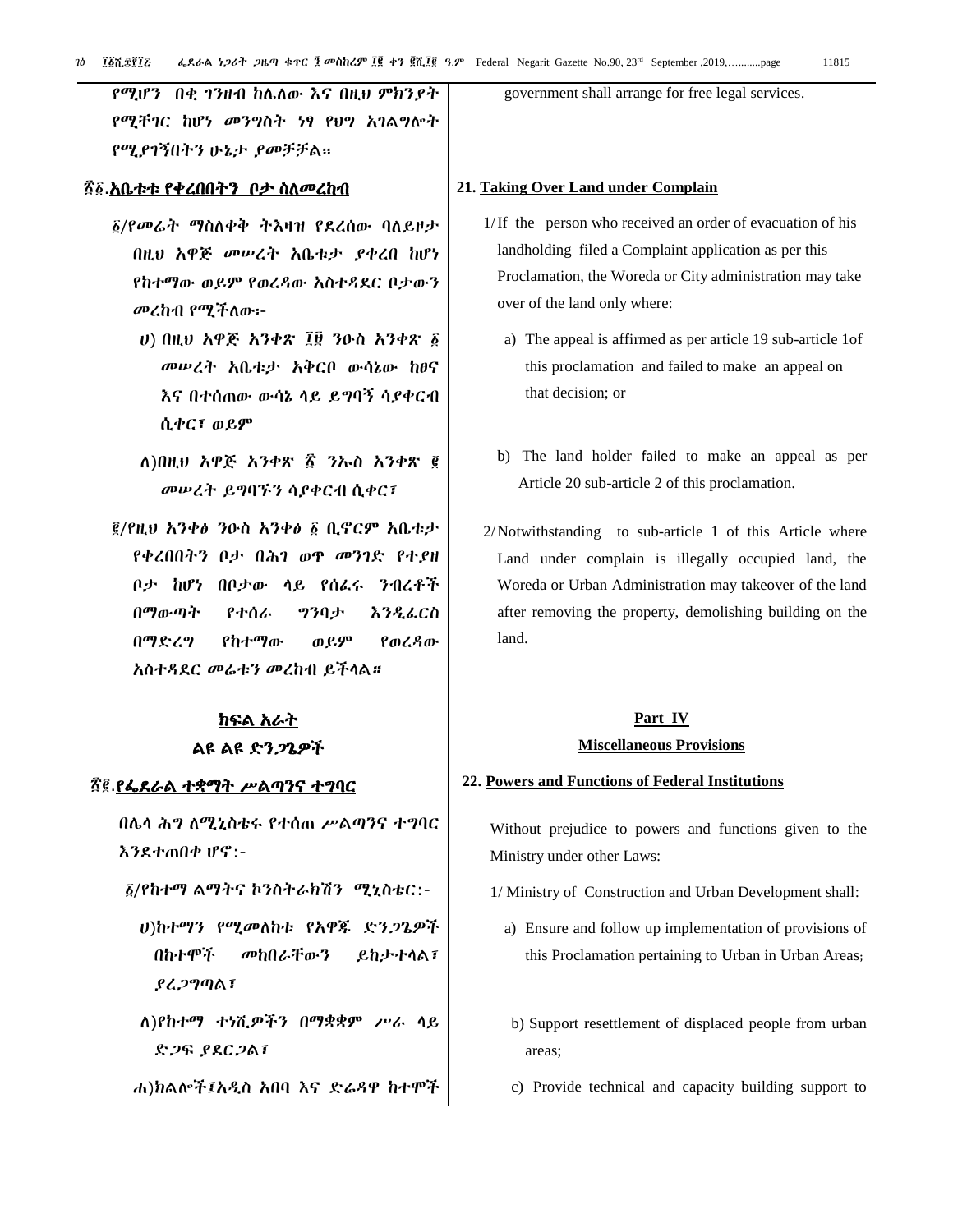አዋጁን ማስፇጸም እንዱችለ የቴክኒክና አቅም ግንባታ ድጋፍ ያደርጋል፣

መ)አዋጁን ለማስፌጸም መመሪያዎች በወቅቱ መውጣታቸውን ይከታተላል፣ይደግፋል።

ሠ)በከተማ ማሌማት ምክንያት የተነሱ ባለይዞታዎች ያሉበትን የኑሮ ሁኔታ ጥናት ያካሂዳል፣ ለታዩ ችግሮች መፍትሄ ይሰጣሌ፡፡

#### .፪/ የግብርና ሚኒስቴር

- ሀ)የገጠር መሬትን የሚመለከቱ የአዋጁን ዴንጋጌዎች በክሌልች መከበራቸውን ይከታተሊሌ፣ ያረጋግጣሌ፣
- ሇ)የገጠር ተነሺዎችን በማቋቋም ሥራ ሊይ ዴጋፌ ያዯርጋሌ፣
- ሐ)ክሌልች፤አዱስአበባ እና ዴሬዲዋ ከተማ አስተዳደሮች አዋጁን ማስፌጸም እንዲችሉ የቴክኒክና አቅም ግንባታ ድጋፍ ያደርጋል፣

## ፳፫.የክልሎች፤የአዲስ አበባ እና ድሬዳዋ ከተማ አስተዲዯሮች ሥሌጣንና ተግባር

- $\delta$ /ይህንን አዋጅ እና አዋጁን ለማስፌፀም የሚወጣውን ዯንብ እና መመሪያዎች በክሌለ፤ በአዲስ አበባ እና በድሬዳዋ ከተማ አስተዳደሮች ወይም ከተሞች እንዲፌጸሙ ክትትልና ድጋፍ ያዯርጋሌ፤
- <u>፪</u>/የመልሶ ማቋቋሚ*ያ ማ*ዕቀፍ ይቀርጻል፣ ይተገብራል።ይህን ማዕቀፍ የሚተገብር እና የሚመራ ራሱን የቻለ ተቋም ይቋቋማል ወይም ካሉት ተቋሞች ይህንን ሀሊፉነት የሚወጣ ይሰየማሌ፤

<u>i</u>፡/ከተሞችና ወረዳዎች አዋጁን ማስፌጸም እንዲችሉ የአቅም ግንባታ ድጋፍ ያደርጋል።

/በሌማት ምክንያት የተነሱ አካሊት ያለበትን የኑሮ

Regional States, Addis Ababa, and Dire Dawa City Administrations;

- d)Follow up and support the issuance of Directives required for the proper implementation of this Proclamation; and
- e) Asses the living conditions the holders whose land has been expropriated for public purpose for urban development and provide solutions to problems discovered.

#### **2/ Ministry of Agriculture shall**

- a) Follow up and ensure implementation of the provisions of this proclamation pertaining to rural areas in the Regions.
- b) Support resettlement of displaced people from rural areas.
- c) Provide technical and capacity building support to Regional States, Addis Ababa and Dire Dawa City Administrations to enable them implement this Proclamation.

## **23. Powers and Functions of Regional States,Addis Ababa and Dire Dawa City Administrations**

- 1/ Follow up and ensure the implementation of this Proclamation and the Regulation and Directive enacted under it in Regional States, Addis Ababa Dire Dawa City Administrations;
- 2/ Develop and implement resettlement packages. An independent entity that implement and govern this framework shall be established or appointed from this institution to bear this responsibility.
- 3/ provide capacity building support to Urban and Woreda Administrations to enable them implement this Proclamation.
- 4/ asses the living conditions of the displaced persons and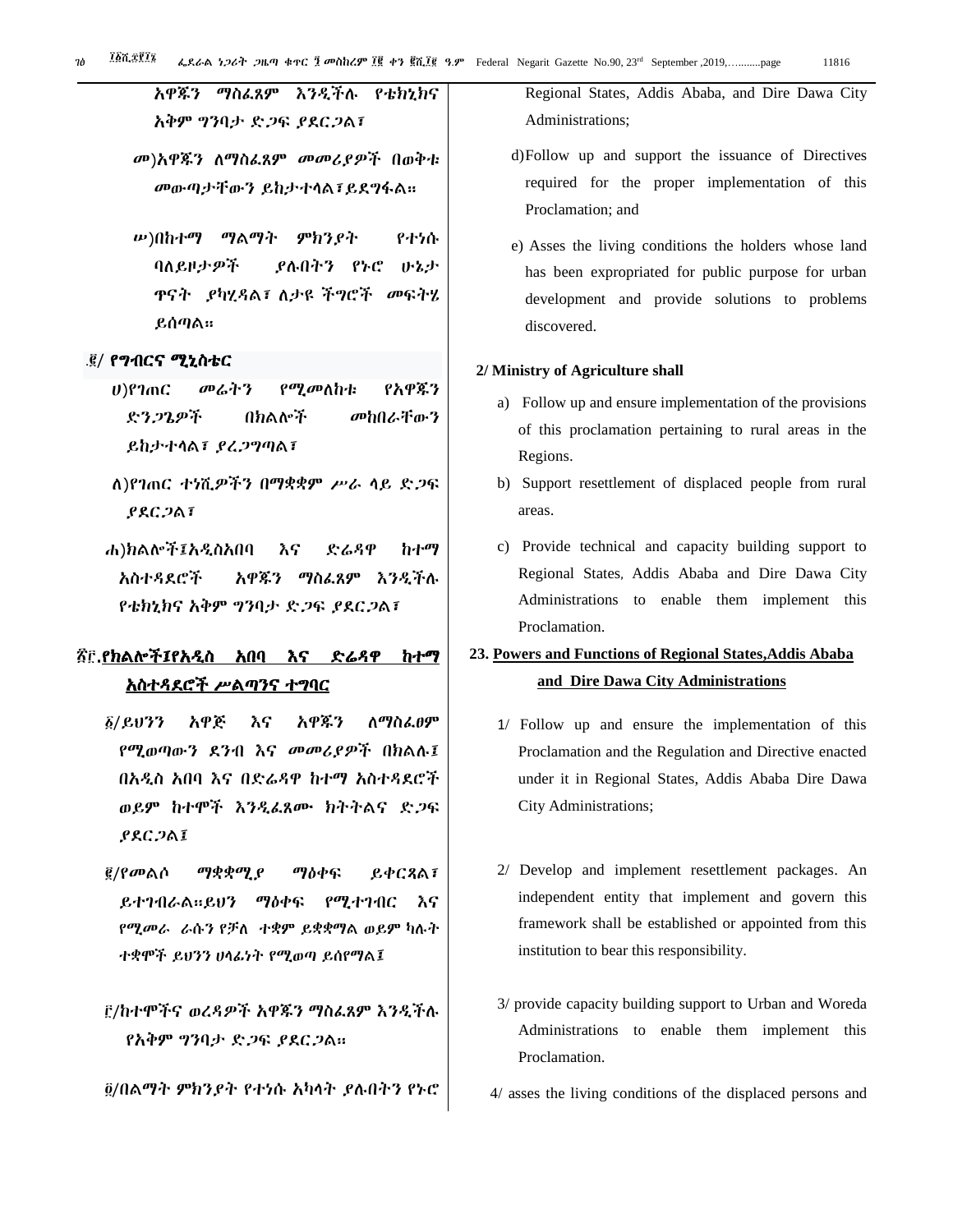| ዋናት<br><b>,የካሂዳል፣ለተለዩ</b><br>矛ッピチ<br>いとよ          | provide solutions to the identified problems.              |  |
|---------------------------------------------------|------------------------------------------------------------|--|
| መፍትሄ ይሰጣል።                                        |                                                            |  |
|                                                   |                                                            |  |
| <u> ፳፬ የወረዳ እና የከተማ አስተዳደር ኃላፊነት</u>              | 25. Responsibility of Woreda and Urban Administrations     |  |
|                                                   | Woreda and Urban Administrations shall:                    |  |
| ፩/ተነሺዎችን<br>ስለልማቱ<br><i>አይነት፣</i> ጠቀሜታና           | 1/organize consultative meetings with people that are      |  |
| አጠቃሳይ ሂደቱ ሳይ ግልጽ ውይይት በማድረግ                       | going to be displaced on the type; benefits; and generally |  |
| እንዲሳተፉ ያደርጋል፣                                     | the process of the project;                                |  |
|                                                   |                                                            |  |
| <u>፪</u> /መሬት<br>እንዲለቁ<br>ባለይዞታዎች<br>ለተደረጉ        | 2/Pay or make others pay the compensation<br>to the        |  |
| ተገቢውን ካሣ ይከፍላል ወይም እንዲከፌል                         | landholders whose land holdings are expropriated.          |  |
| <b>PRC 2A1</b>                                    |                                                            |  |
| ፫/የመልሶ ማቋቋሚ <i>ያ ማ</i> ዕቀፍን ስራ ላይ <i>ያ</i> ውሳል ፣  | 3/ Implementing the resettlement packages.                 |  |
|                                                   |                                                            |  |
| ፬/ካሣ ተከፍሎበት እንዲለቀቅ በተወሰነ መሬት ላይ                   | 4/Maintain record of the property located on the           |  |
| የሚገኘውን ንብረት በሚመለከት የተሟሳ መረጃ                       | expropriated land.                                         |  |
| <b>LEHAI</b>                                      |                                                            |  |
| <i>ξ/ተነ</i> ሺ እርሶ እና/ወይም<br>አርብቶ<br>አደሮች          | 5/ Support and ensure the improvement of the livelihood    |  |
| <b>カナナム</b><br>ትሮአቸው<br>እንዲሻሻል<br>የድ <i>ጋ</i> ፍና  | of displaced farmers and pastoralists.                     |  |
| ሥራዎችን ይሥራል፤                                       |                                                            |  |
| መረጀና<br>፮/ተነሺ <i>ዎችን የተመ</i> ለከተ<br>ማስረጃ          | 6/Maintain record and evidences relating to the displaced. |  |
| አደራጅቶ ይይዛል።                                       |                                                            |  |
|                                                   |                                                            |  |
| ፳ <u>ሯ ተጠያቂነት</u>                                 | 25. Accountability                                         |  |
| የተቀመጡ <i>ግ</i> ዴታ <i>ዎችን</i><br>በዚህ አዋጅ<br>ู ใ1ขา | Any person, institution and institution who does not       |  |
| በወቅቱ<br>ማንኛውም<br>አማባብና<br>ያልተገበረ                  | implement the provisions of this proclamaition shall be    |  |
| <b>ግለሰብ፣ ተቋም እና የተቋም ሀሳፊ አግባብ ባለው</b>             | liable under the applicable law.                           |  |
| ሀግ ተጠያቂ ይሆናል።                                     |                                                            |  |
| ፳፯. <u>ደንብና መመሪያ የማውጣት ሥልጣን</u>                   | 26. Power to Issue Regulation and Directive                |  |
| ፩/የሚኒስትሮች ምክር<br>ቤት<br>አዋጅ<br>$\mathcal{L}U$      | 1/The Council of Ministers shall issue regulation for the  |  |
| ለማስፌጸም ደንብ ያወጣል።                                  | implementation of this Proclamation.                       |  |
|                                                   | 2/ Region states or Addis Ababa or Dire Dawa City          |  |
| ፪/ክልሎች፤ አዲስ አበባ እና ድሬዳዋ ከተማ                       | Administrations may issue Directives necessary for the     |  |
| አስተዳደሮች ይሀንን አዋጅ እና በዚህ አንቀጽ                      | proper implementation of this Proclamation and             |  |
| ንዑስ አንቀጽ ፩ <i>መ</i> ሥረት የሚወጣ ደንብ                  | Regulation issued per sub article 1 of this Article.       |  |
| ለማስፌጸም <i>መመሪያ ያ</i> ወጣሉ።                         |                                                            |  |
|                                                   |                                                            |  |
|                                                   |                                                            |  |
|                                                   |                                                            |  |